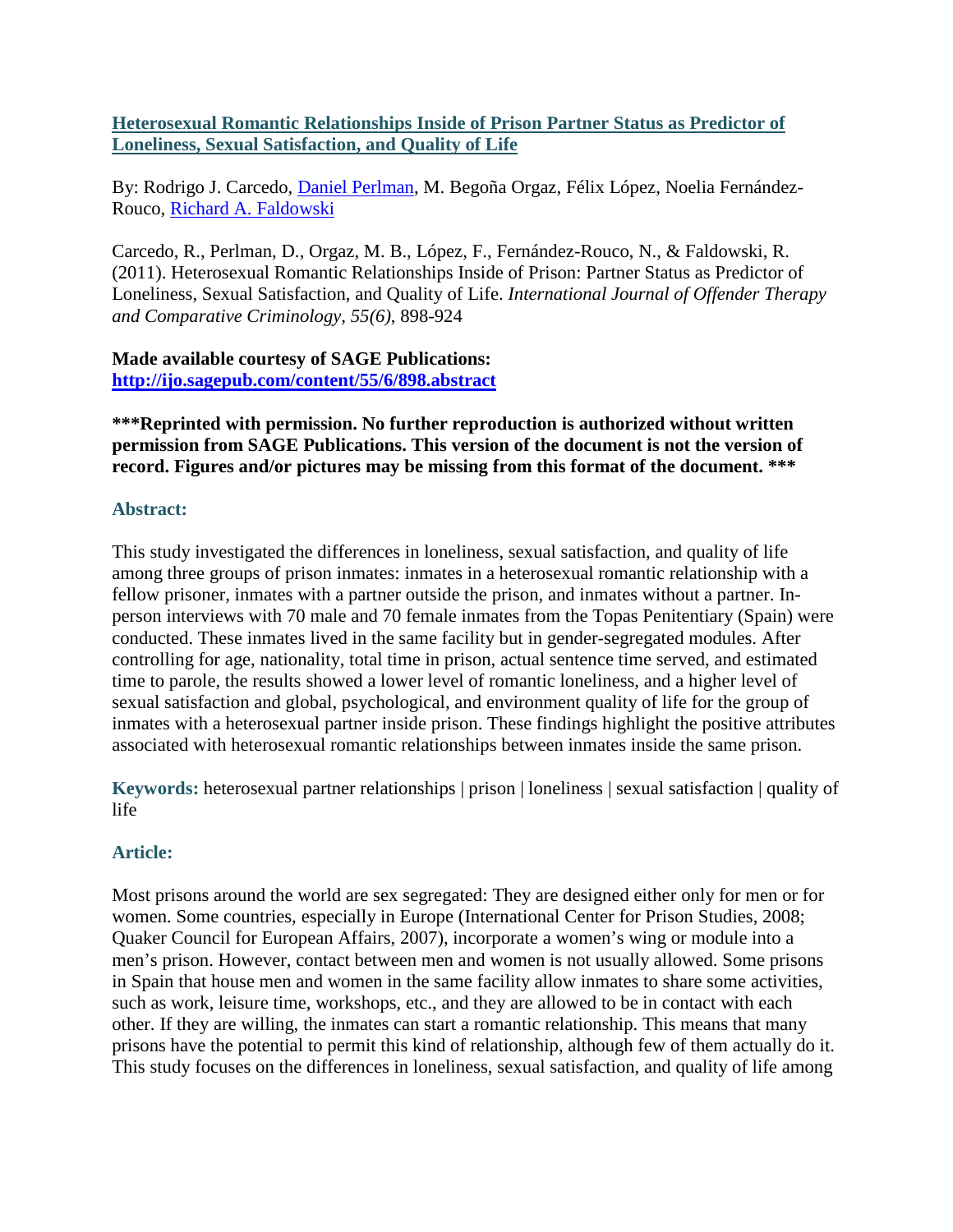the inmates who have a heterosexual partner inside the same prison, those with a heterosexual partner outside the prison, and those who have no partner.

The social versus emotional typology of loneliness (Weiss, 1973, 1998), the basic interpersonal needs theory (BINT; López, 1997, 2008), and self-determination theory (SDT; Ryan & Deci, 2000) were used as a basis for studying the effect of partner status on loneliness, sexual satisfaction, and quality of life. This conceptual framework, based on the integration of these three theories, has already been applied to prison inmates in our previous work (Carcedo, López, Orgaz, Toth, & Fernández-Rouco, 2008). The present study poses an interesting and radical question: Is it logical, especially if we want the stay in prison to be helpful for inmates' rehabilitation, to deprive them of sexual and romantic relationships?

## **Theoretical Framework**

Romantic relationships form a type of bond that meets relational, emotional, and sexual needs. These relationships can foster both soothing and distressing feelings (e.g., companionship, emotional security, and well-being, but also loneliness, sexual frustration, and malaise). SDT (Ryan & Deci, 2000) is a contemporary theory that describes three basic psychological needs autonomy, competence, and relatedness—essential in promoting psychological growth, integrity, and well-being. Romantic relationships will especially affect the relatedness need. However, within SDT, this need can be satisfied via diverse types of relationships. This theory does not get precise enough. Romantic relationships can meet some parts of the relatedness need, but these relationships establish a more specific type of bond. Romances are different from friendships in that romances are more related than friendships to the emotional and sexual facets of human beings. Given this, we also used Weiss's typology of loneliness (1973) and BINT (López, 1997, 2008).

Weiss (1973, 1998) pointed out a distinction between loneliness arising from social isolation (*social loneliness*) and loneliness arising from emotional isolation (*emotional loneliness*). Whereas the former results from the absence of a satisfying social network, the latter comes from the lack of a close emotional attachment relationship. Weiss postulated that each type of loneliness can only be relieved by a particular type of relationship: having social network ties, in the case of social loneliness, and having a close attachment relationship (as a romantic relationship is), in the case of emotional loneliness. BINT (Lopez, 1997, 2008) also includes this distinction between *social* and *emotional needs*, adding the *sexual needs* (also called *pleasurable body contact and intimacy*). For both theories, not satisfying these needs could lead to unpleasant feelings, such as social and emotional loneliness (Lopez, 1997, 2008; Weiss, 1973, 1998), and sexual dissatisfaction or frustration (Lopez, 1997, 2008). Fulfilling these needs is necessary for the individual's well-being (Lopez, 2008; Weiss, 1973, 1998).

## **Inmates' Partner Relationships**

The prison literature has highlighted the difficulties that prison inmates may encounter in having a satisfying romantic (Carcedo, 2005; Fishman, 1988) and sex life (Carcedo, 2005; Levenson, 1983; Maeve, 1999; Sykes, 1958) during their stay in prison. These difficulties have also been extended to relationships with loved ones, including friends and relatives (Biggam & Power,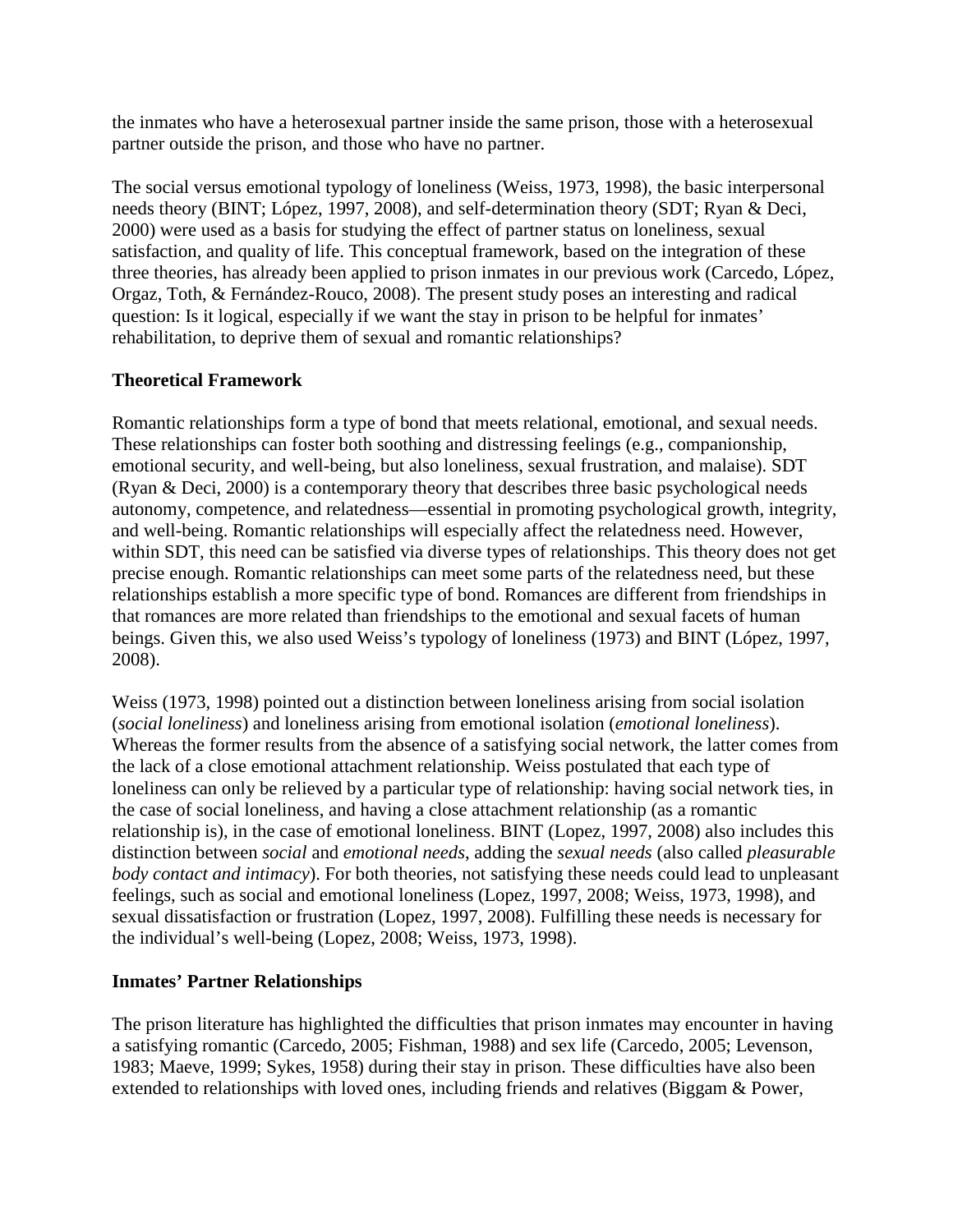1997; Carcedo, 2005; Cooke, Baldwin, & Howison, 1990). However, few authors have empirically investigated these alleged difficulties (Carcedo et al., 2008).

Not having a romantic or marital partner is the most common relational status for a prison inmate. Recent studies have reported inmates' rates of marriage to be between 15% and 18% for both genders (Jiang & Winfree, 2006; Lindquist, 2000). For inmates who had a partner before imprisonment, divorce is a common occurrence during incarceration (Marsh, 1983), especially in the case of women (Dodge & Pogrebin, 2001). Those who remain together show several difficulties in keeping in touch with their nonincarcerated partners, because of complications with visits in prison, which result in a low frequency of contact (Carcedo, 2005; Fuller, 1993). On the other hand, frequent phone calls, home visits (Fishman, 1988), family visits, and conjugal visits (Carcedo, 2005) are considered by inmates and their partners as very positive and helpful.

Most of the literature that focuses on consensual romantic or sexual relationships inside prisons is based on same-sex partners and is more focused on the relationships between women than men (for a review, see Koscheski, Hensley, Wright, & Tewksbury, 2002). Having both men and women in the same prison is a very uncommon fact in many countries, for example, the United States. However, in Spain (Benítez, 2007) and in other European countries (e.g., Austria, Belgium, Denmark, Finland, German, Greece, Hungary, Italy, Norway, Poland, Portugal, and Slovenia), the most common prison organization is male prisons that incorporate a women's wing (International Center for Prison Studies, 2008; Quaker Council for European Affairs, 2007).

Therefore, the possibility of starting a heterosexual romantic relationship inside these prisons is relatively high in Europe. However, the prison administrations are usually reluctant to allow inmates to start a heterosexual romantic relationship with another inmate. This may occur partially because prison administrators are more likely focused on the possible risks of these relationships (e.g., sexually transmitted disease and gender violence) than on the potential positive benefits (e.g., lower levels of loneliness, higher levels of sexual satisfaction, and wellbeing).

Circumstances such as those found in many European prisons show us the importance of developing studies that focus on the possible positive effects of these relationships. The need for such research is made even greater because only two studies have partially dealt with heterosexual couple relationships inside the same prison (Carcedo, 2005; Carcedo et al., 2008). In those studies, which involved both genders but unequal subsample sizes (60 men and 20 women for the first one, and 110 men and 70 women for the second one), women were more likely than men to have a heterosexual partner inside the same prison. These results were expected because most of the prison inmates in these studies were men in comparison with women, so women had more potential partners to choose from. Seen from a slightly different vantage point, men were found more likely than women to be without a heterosexual partner inside the prison. In accordance with these results, our first hypothesis states that the percentage of women with a heterosexual partner inside the same prison will be higher than the percentage of men, and that the percentage of men without a heterosexual partner inside the same prison will be higher than the percentage of women.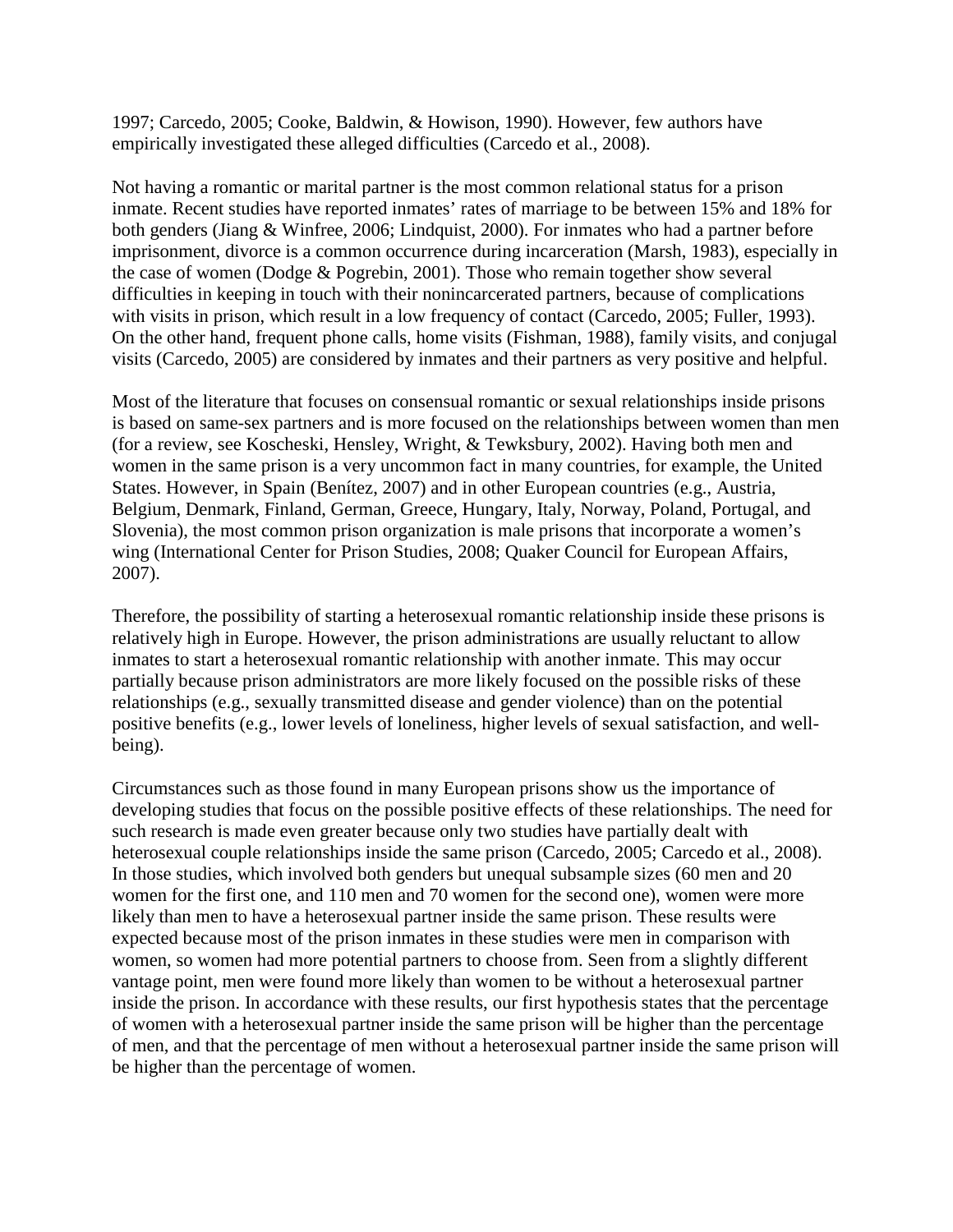#### **Inmates' Partner Status, Loneliness, and Sexual Satisfaction**

Although not involving prison inmates, the presence or absence of a marital partner has been shown to be more strongly correlated with emotional loneliness than with social loneliness. The status of being in a romantic relationship has been found to be highly correlated with lower romantic-emotional loneliness (DiTommaso & Spinner, 1993; Sum, Mathews, Hughes, & Campbell, 2008) and lower emotional loneliness in general (De Jong Gierveld & Van Tilburg, 2006; Dykstra & De Jong Gierveld, 2004; Green, Richardson, Lago, & Schatten-Jones, 2001; Van Baarsen, Snijders, Smit, & Van Duijn, 2001), weakly correlated with lower familyemotional loneliness (DiTommaso & Spinner, 1993), and more weakly or not significantly correlated with lower social loneliness (De Jong Gierveld & Van Tilburg, 2006; DiTommaso & Spinner, 1993; Green et al., 2001; Van Baarsen et al., 2001). Following these results, the second hypothesis states that partner status will be more strongly associated with romantic loneliness than with family and social loneliness.

Having a romantic partner, especially in unsatisfactory relationships, can increase the feelings of loneliness and sexual dissatisfaction. However, in general, having a romantic partner tends to be protective against loneliness (Carcedo, 2005; De Jong Gierveld & Van Tilburg, 2006; DiTommaso & Spinner, 1993; Dykstra & De Jong Gierveld, 2004; Green et al., 2001; Stack, 1998; Sum et al., 2008; Van Baarsen et al., 2001) and sexual dissatisfaction (Ojanlatva, Helenius, Rautava, Ahvenainen, & Koshenvuo, 2003; Pedersen & Blekesaune, 2003). Notwithstanding, these relationships need further investigation when involving prison inmates during incarceration. It is not clear that these relationships have to be beneficial for them. For example, having a partner inside the prison might increase the need of these relationships, amplifying loneliness and sexual frustration levels because the inmates cannot see their partner anytime they wish it. However, these relationships might also be a relief from the sexual and emotional deprivation that the prison inmates usually suffer. Carcedo's (2005) previous findings pointed to this positive direction. He found that inmates with a partner inside the same prison showed lower levels of romantic loneliness and higher levels of sexual satisfaction than inmates with a partner outside the prison and without a partner for both genders. Nevertheless, because of the small sample size, we should be cautious about the results although they showed a logical and interesting pattern.

Looking at these previous results, and consistent with SDT (Ryan & Deci, 2000), the typology of loneliness of Weiss (1973, 1998), and BINT (López, 1997, 2008), our third hypothesis states that inmates with a partner inside the same prison will have higher levels of sexual satisfaction and lower levels of romantic loneliness than inmates with a partner outside and the inmates without a partner at the current moment. We will also examine if partner status and gender interact to explain romantic loneliness and sexual satisfaction. Will partner status remain significant when it is analyzed jointly with gender regarding these outcomes?

#### **Inmates' Partner Status, Quality of Life, and/or Well-Being**

Partner status has not been studied in relation to quality of life in prison inmates. However, it has been studied with regard to psychological health (Biggam & Power, 1997; Lindquist, 2000; Lindquist & Lindquist, 1997). Contrary to the findings in samples not involving prison inmates,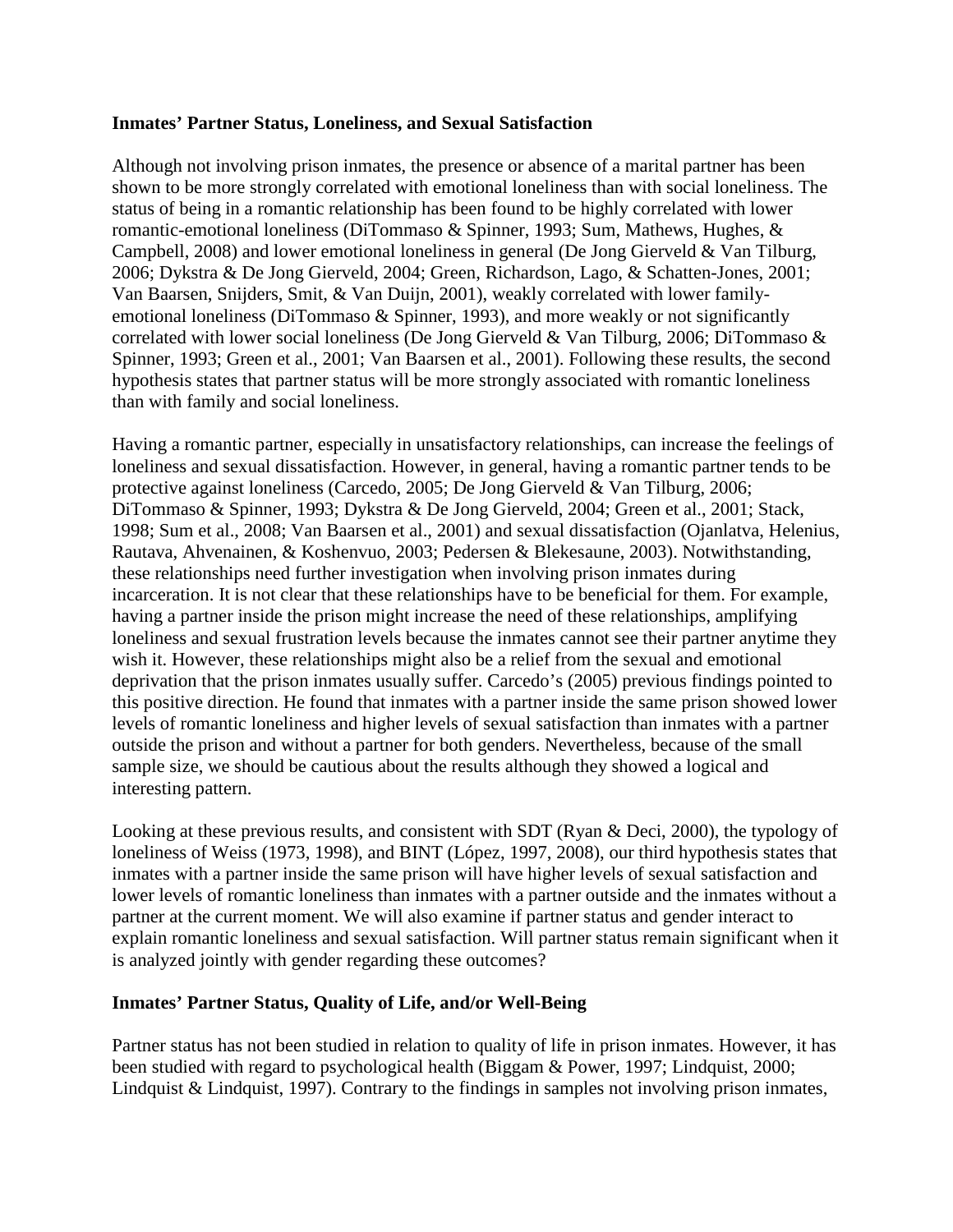as we will see below, being married (or in a suspended cohabiting relationship) has been associated with a poorer mental health status (Lindquist, 2000; Lindquist & Lindquist, 1997). To explain her surprising result, Lindquist (2000) pointed to multiple factors (e.g., married individuals being a minority group in prison populations and the greater stigma they feel from being incarcerated), in particular that due to the physical separation— "contacts with family and friends are painful reminders of what is left behind" (Lindquist, 2000, p. 450). From a discrepancy perspective (Perlman & Peplau, 1981), this physical separation may typically decrease the achieved support but not the desire of receiving it.

Consistent with this last discrepancy explanation, Biggam and Power (1997) found, in a sample of incarcerated young male offenders (16 to 21 years old, most of them nonmarried) with respect to their girlfriends, that (a) a higher discrepancy between the emotional support received and desired along with (b) a lower actual practical and emotional support from the girlfriend were related to worse mental health. Because of the physical separation, less emotional support can be received, but it is still desired. Although some pathways exist for giving support to the inmates (e.g., letters, phone calls, and home furloughs; Carcedo, 2005; Fishman, 1988), most direct forms of support are restricted, made more difficult, and/or prohibited altogether (Fuller, 1993; Hensley, Rutland, & Gray-Ray, 2002; Schafer, 1994). The effect of this situation on mental health is consistent with the idea that close relationships can not only be a source of positive feelings but also one of strain (Rook & Pietromonaco, 1987).

Because of this, the romantic relationship with another inmate might be a more effective supportive relationship because the physical separation is lower and the frequency and the possibility of contact are higher. From the theoretical lens we are using, having a supportive opposite-sex inmate as a romantic partner might positively influence inmates' well-being by enhancing their ability to fulfil what self-determination theorists label *relatedness* needs (Ryan & Deci, 2000) or what Weiss and proponents of BINT call *emotional needs*. Unfortunately, there is no study that has investigated the effect of having a partner inside the prison on quality of life and/or other well-being-related concepts. However, in nonprison populations, having a partner has been shown to have a positive effect on well-being. Numerous studies have shown that married people, and also cohabiters, present better health, psychological well-being, satisfaction with life, and quality of life than unmarried ones (Bennett, 2005; Soons & Liefbroer, 2008; Stack, 1998; Yen et al., 2007).

In summary, in terms of partners' psychological health, marital or partner status could play a different role in couples from the general population and/or in couples in which partners are fellow inmates than in couples involving an inmate and a nonincarcerated partner. This difference might be explained by the physical separation and the subsequent lack of receiving support (or the desired level of support) from a partner. Based on this evidence and analysis, our fourth hypothesis is that the inmates with a partner inside the same prison will have a better quality of life (physical, psychological, social, and environmental, global, and general health) than the inmates with a partner outside the prison and the inmates without a partner. Gender interaction effects with partner status will also be examined to explain quality of life. Will partner status remain significant when it is analyzed jointly with gender with respect to quality of life?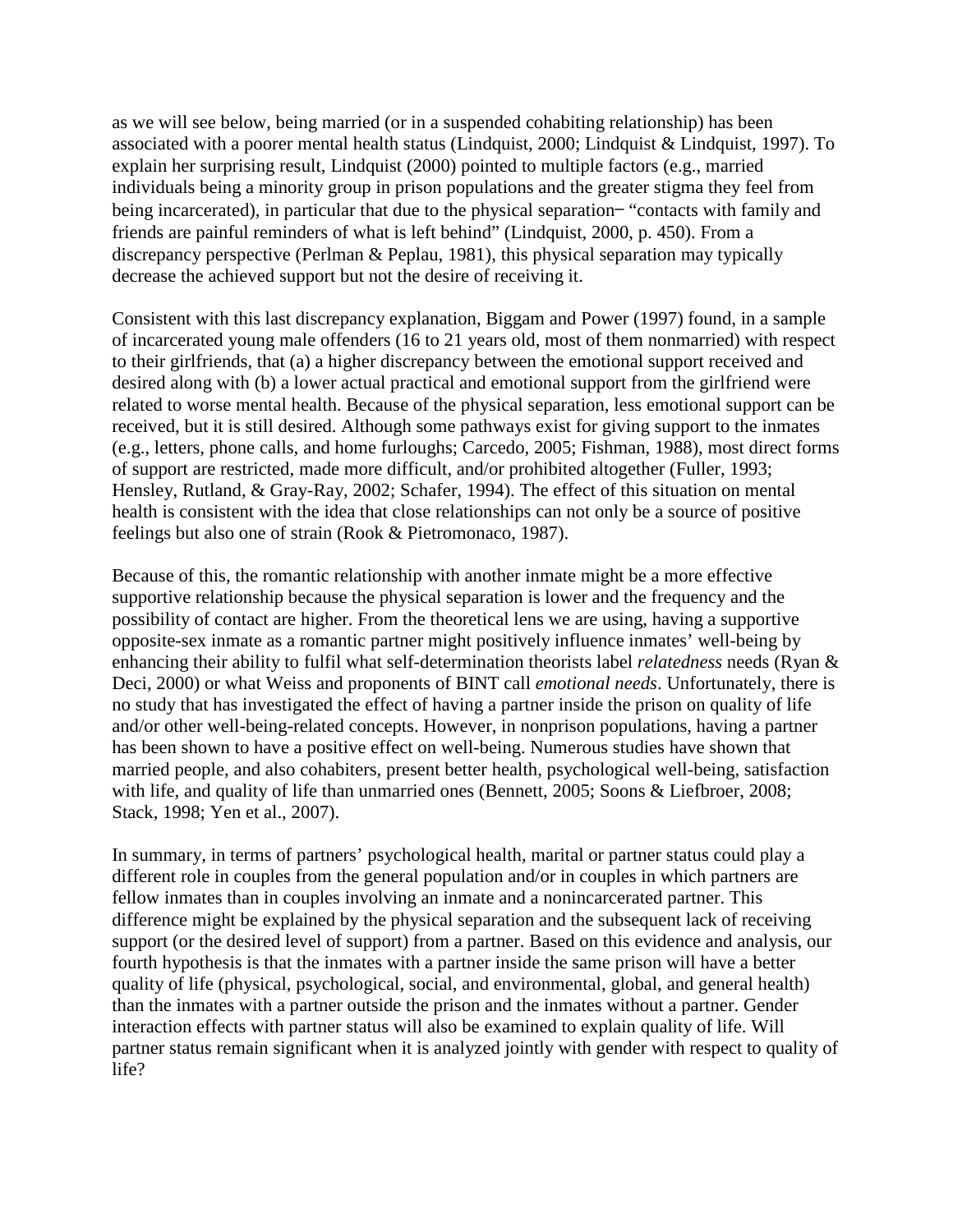#### **Other Factors Affecting the Inmates' Loneliness, Sexuality, and Quality of Life**

In Carcedo's study (2005), the analysis performed to study partner status differences did not control for other variables that have also been related to our outcomes. A poorer mental health state has been showed by inmates who were younger, White (Lindquist, 2000), had a longer duration of incarceration, or had a longer time expected to serve until release (James & Glaze, 2006). More medical symptoms were found in older inmates; however, there were no differences in general physical health when compared with their younger counterparts (Gallagher, 1990). A higher level of general loneliness has been found among short-term inmates (less than 24 months; Brown & Day, 2008), and a higher level of social loneliness vis-a-vis peers inside the prison has been observed in inmates with less total time in prison (Ireland & Qualter, 2008). Also, aging inmates have reported a higher probability of having a confidant in prison (Gallagher, 1990). In view of all these findings, we decided to include age, ethnic group– nationality, total time in prison, actual sentence time served, and estimated time to parole as control variables.

## **Partner Status and Suggestions to Improve Their Current Romantic Lives**

As far as we know, only Carcedo (2005) has asked prison inmates about suggestions to improve their current romantic lives. The most frequent suggestions were sharing activities with inmates of the other sex, longer and greater frequency of conjugal visits, and being geographically closer to the partner. However, the collected suggestions were analyzed as a whole, and not based on partner status. Because of this, we inquired which suggestions are the most common for the different partner statuses.

## **Hypotheses and Research Questions Summary**

Finally, as a summary of the hypothesis advanced above, this study states the following:

*Hypothesis 1:* The percentage of women with a heterosexual partner inside the same prison will be higher than the percentage of men, and that the percentage of men without a heterosexual partner inside the same prison will be higher than the percentage of women.

*Hypothesis 2:* After controlling for age, ethnic group–nationality, total time in prison, actual sentence time served, and estimated time to parole, partner status will be more strongly associated with romantic loneliness than with family and social loneliness.

*Hypothesis 3:* After controlling for age, ethnic group–nationality, total time in prison, actual sentence time served, and estimated time to parole, the inmates with a partner inside the same prison will show a lower level of romantic loneliness and a higher level of sexual satisfaction than the inmates with a partner outside the prison and without a partner.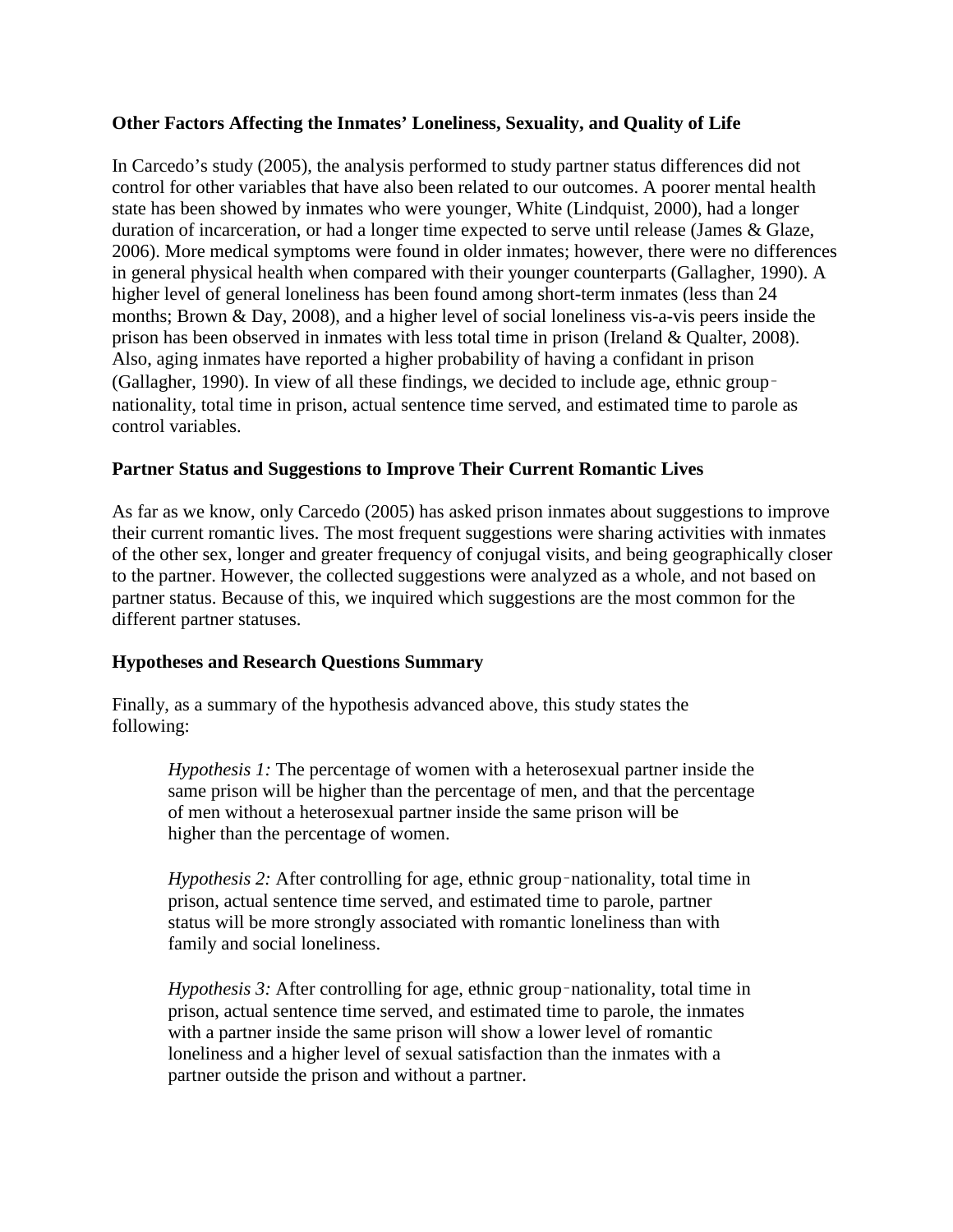*Hypothesis 3.1:* Will partner status remain significant when it is analyzed jointly with gender regarding romantic loneliness and sexual satisfaction?

*Hypothesis 4:* After controlling for age, ethnic group–nationality, total time in prison, actual sentence time served, and estimated time to parole, the inmates with a partner inside the same prison will show higher levels of quality of life (physical, psychological, social, environmental, global, and general health) than the inmates with a partner outside the prison and without a partner.

*Hypothesis 4.1:* Will partner status remain significant when it is analyzed jointly with gender with respect to quality of life?

### **Method**

#### *Participants*

One hundred forty medium-security prison inmates (70 men and 70 women) from the Topas Penitentiary provided data in this study. Their mean age was 34.88 years, with a range from 20 to 62 years. About 47% ( $n = 66$ ) were Spanish and 53% ( $n = 74$ ) were foreigners. Forty-two percent  $(n = 59)$  had no partner, 15%  $(n = 21)$  had partners outside of prison, and 43%  $(n = 60)$  had partners inside the same prison. All the relationships studied were heterosexual, although 3 women reported sexual relationships with women in the past 6 months. The mean total time in prison (for the present and other offenses), actual sentence time served (for this offense), and estimated time to parole were 61.02, 42.87, and 16.65 months, respectively. At the start of the study, the size of the prison population was 1,212 men and 73 women, but during the study, the population size increased substantially. In the case of women, we collected more than half of the sample at the beginning of the study, and the rest a year later once the men's interviews were finished. Doing this we conducted 20 more interviews with new female inmates from among the approximately 30 women who arrived during the year of the study.

We selected participants to have balanced numbers of men and women. After stratifying by gender, 80% of the participants were randomly selected, whereas 20% were selected under a "snowball" sampling scheme (Goodman, 1961). Participants were excluded from this study if they (a) had been in prison for less than 6 months, the time considered necessary to be adapted to prison life and develop new relationships inside the facility; (b) did not speak Spanish or English; (c) had been diagnosed with a serious mental disorder; or (d) were not in an optimal condition to be interviewed (e.g., under the influence of drugs or expressing high levels of anxiety or distrust toward the interviewer). Only eight participants declined or stated that they were not interested in the interview. All of the participants found the interview to be a positive experience and that it gave them a chance to express their personal feelings and worries.

#### *Procedure*

This study is part of a larger project that involved two interview sessions with each participant in a private room located in his or her module, separated from the rest of the inmates. All the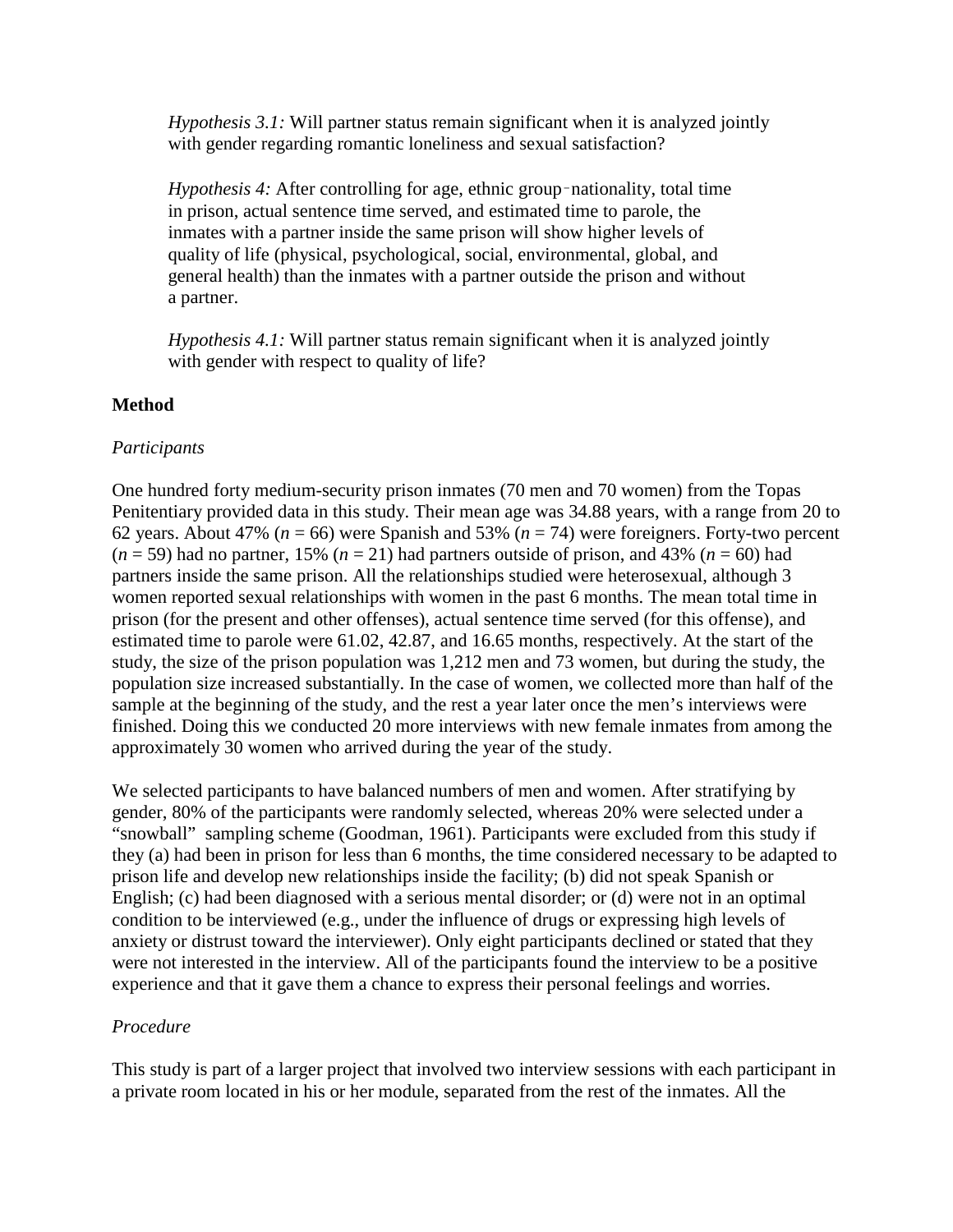interviews were conducted by the same interviewer to foster consistency. Both sessions consisted of questions formulated specifically for this project, as well as standardized questionnaires. We mixed both kinds of measures in the two sessions, and the duration of completing all the interviewer-administered questionnaires was kept short (approximately 30 min) to ensure that participants did not get tired and to avoid "interrogation effects," which can easily create distrust among the prison inmates.

In general, the first session lasted between 60 and 90 min. Before starting the interview, we spent a significant amount of time building a trustful relationship with every inmate (usually about 20 min, but depending on the inmate rapport, in some special cases it took up to 2 hr). Afterwards, participants were invited to partake and were informed about the possibility of leaving the study whenever they wished to do so. Also, participants were informed about the confidentiality and anonymity of the study, which means that any information given during the interview would not be divulged and their names would not appear in any printed reports. The second session, conducted during the following day, lasted only about 30 min. We consider that respecting all of these conditions is extremely important in collecting good-quality data from this population.

## **Measures**

## *Predictor Variables*

*Partner status.* Partner status was evaluated by asking participants about the number of partner relationships they had at the time of the interview, allowing for the possibility of multiple partners. Two males reported having two partners outside of prison, and two women reported a partner outside and another inside. For our study purposes, we asked them to choose the most important partner for them at that current moment. Partner status was coded to have three categorical levels: no partner (0), partner outside the prison (1), and partner inside the prison (2).

*Gender.* This variable was coded as 0 for females and 1 for males.

# *Control Variables*

*Age.* Inmates were asked directly about their ages, and confirmed against inmate penitentiary records for accuracy.

*Nationality.* This variable was dichotomized into Spaniards (0) versus foreigners (1).

*Total time in prison.* This time was defined as the sum of all time spent in a prison for previous and current offenses. This information was collected by reviewing inmates' penitentiary records, and it was recorded in months.

*Actual sentence time served.* This variable refers to the time spent in prison since the last entry (i.e., during the current prison term). It also was extracted from inmate penitentiary records and was recorded in months.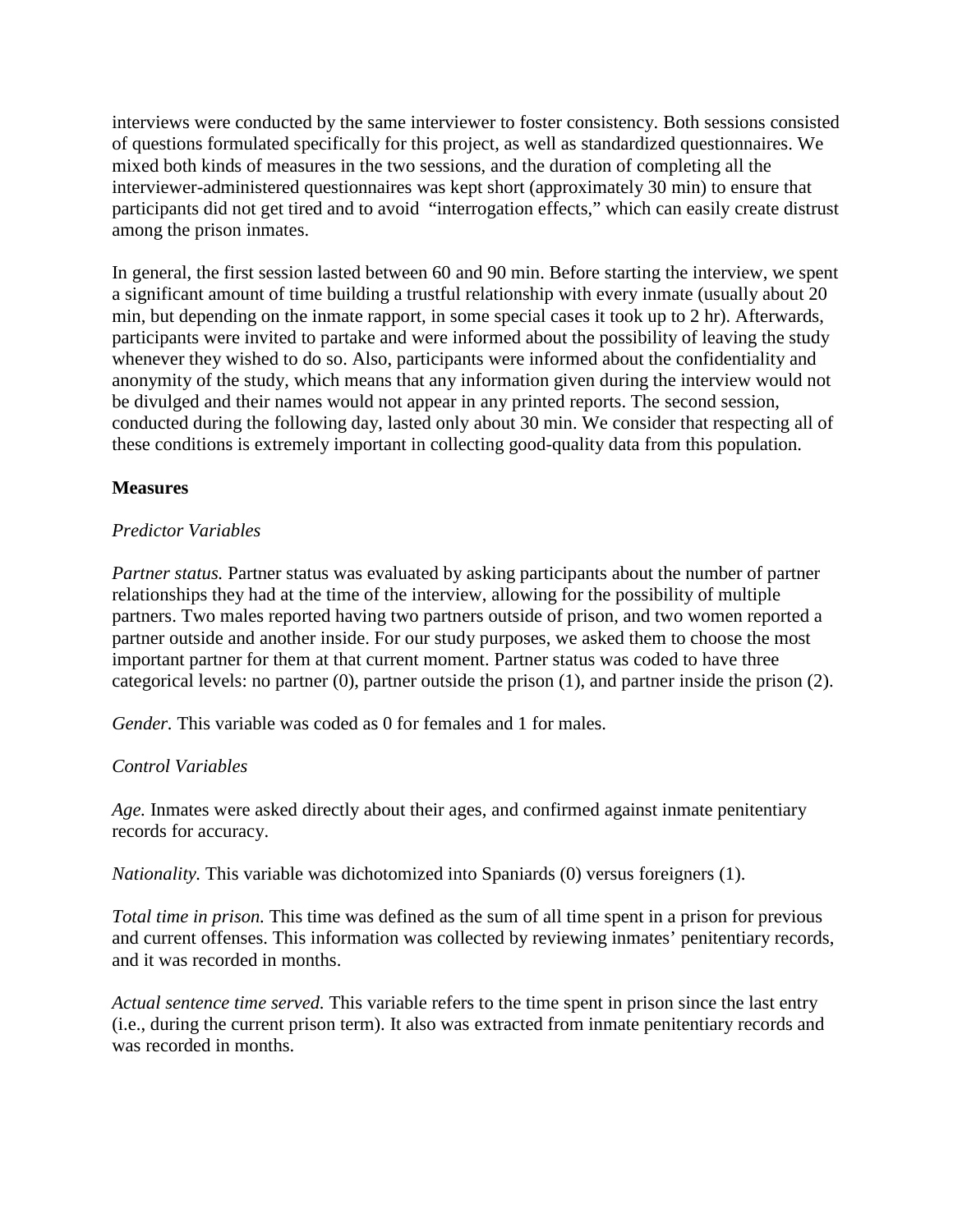*Estimated time to parole.* After talking with the Topas Penitentiary legal advisors, we chose to take three quarters of participants' actual sentences as the expected time to parole because it was the modal parole time. This fact was well known; thus, inmates were likely to expect parole around this time. Obviously, actual time to parole varies depending on inmates' characteristics and behavior. This variable was also computed in months.

### *Outcome Variables*

*Social and emotional loneliness.* The short version of the Social and Emotional Loneliness Scale for Adults (SELSA-S; DiTommaso, Brannen, & Best, 2004) was used to measure both types of loneliness. In fact, SELSA-S consists of three subscales labeled (a) social loneliness, (b) family emotional loneliness, and (c) romantic-emotional loneliness. Participants rated 15 items (5 per subscale) on a 7-point Likert-type scale that ranged from 1 (*strongly disagree*) to 7 (*strongly agree*). The total score of every subscale is obtained by adding the item scores and dividing them by the number of items answered. Possible scores range from 1 to 7; higher numbers reflect greater loneliness. No "total loneliness" score is computed because the measure assumes a multidimensional perspective on loneliness. Alphas were .85, .90, and .90 for social, familyemotional, and romantic-emotional loneliness, respectively.

*Sexual satisfaction.* The sexual satisfaction subscale of the Multidimensional Sexual Self-Concept Questionnaire (MSSCQ; Snell, 1995) was used to measure this construct. A total of five items were scored on a 5-point Likert-type scale that ranged from 1 (*not at all characteristic of me*) to 5 (*very characteristic of me*). The total sexual satisfaction score is obtained by adding the item scores and dividing them by the number of items answered, resulting in scores that range from 1 to 5, with higher numbers reflecting greater sexual satisfaction. Coefficient alpha for this scale was .96.

*Quality of life.* The short Spanish version of the World Health Organization's Quality of Life scale (WHOQOL-BREF; Lucas, 1998) was used to assess four domains of quality of life (physical health, psychological health, social relationships, and environment), as well as global quality of life and general health. Twenty-six items are scored on a 5-point Likert-type scale that ranged, with various anchors, from 1 (*not at all*, *very dissatisfied*, *never*) to 5 (*extremely– completely*, *very satisfied*, *always*). Domain scores were obtained by adding the items scores (for the items in each domain) and dividing them by the number of domain items answered. For each domain, possible scores range from 1 to 5. The global quality of life and general health scores on this measure are each represented by individual items. Alphas for the domain scores were .69, .73, .68, and .68 for physical health, psychological health, social relationships, and environment subscales, respectively.

#### *Other Descriptive Measures*

*Suggestions for improving romantic life.* To obtain inmates' ideas for the improvement of their romantic lives, we asked the open-ended question "What suggestions would you make to improve inmates' romantic lives?" Two members of the research team coded the responses into categories.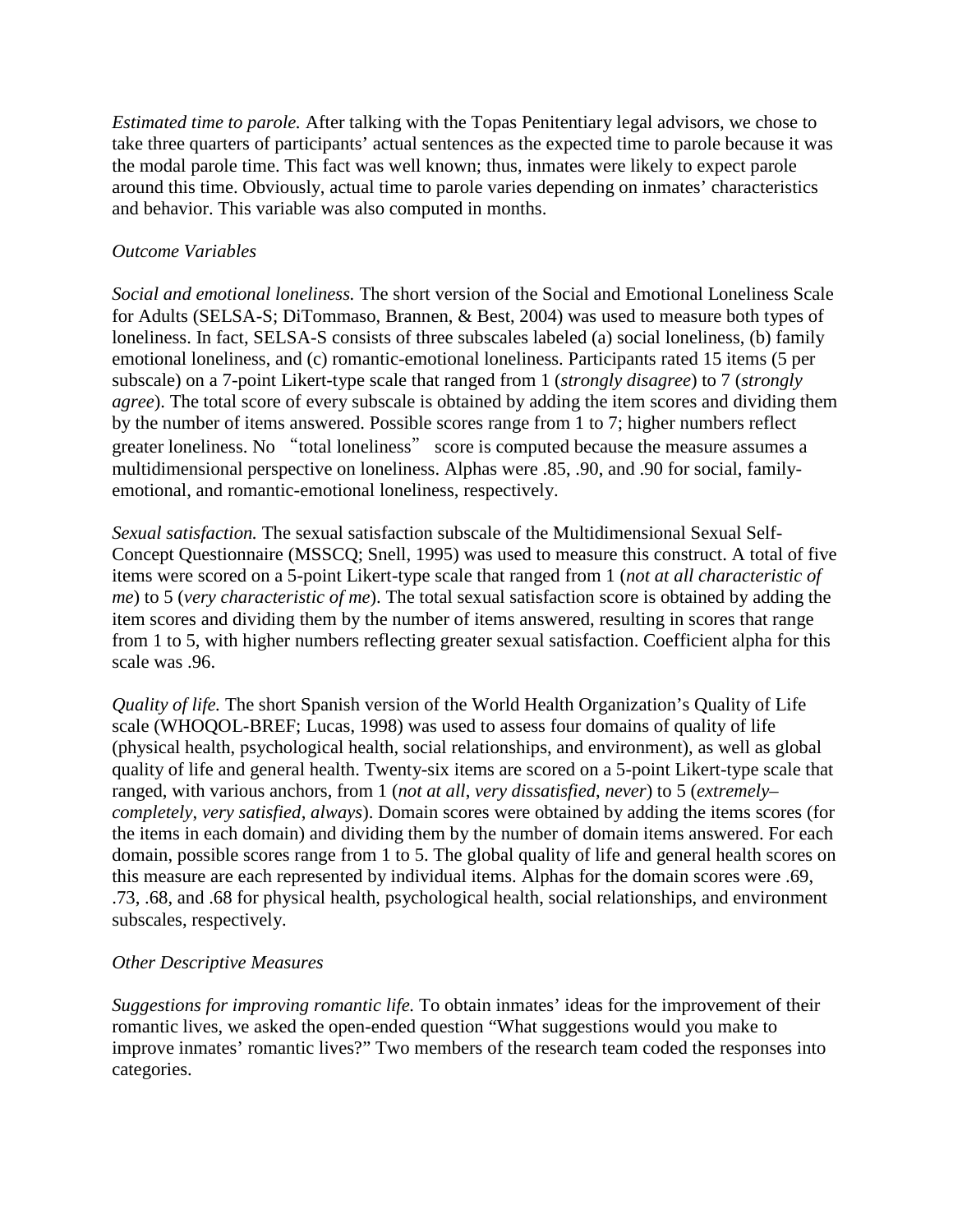### **Results**

#### *Analytic Strategy*

The primary research goal addressed by this project is how the partner status of male and female prison inmates is related to their loneliness, sexual satisfaction, and quality of life. Because of the nonorthogonality of the design (i.e., women being more likely to have a fellow inmate as a partner than men; see Table 1), the individual and combined effects of gender and partner status on outcome measures were assessed using the model comparisons strategy recommended by Appelbaum and Cramer (1974) and Cramer and Appelbaum (1980; see also Maxwell & Delaney, 1990). Following their recommendations, a logical sequence of model comparisons are undertaken, beginning with the test of the interaction, proceeding to a test of each main effect in the presence of the other (eliminating tests), and finally a test of each main effect in the absence of the other (ignoring tests). Only the minimum number of tests necessary to logically determine a final statistical model is performed, allowing valid conclusions to be drawn even in the presence of highly nonorthogonal ANOVA and ANCOVA designs (Appelbaum & Cramer, 1974; Cramer & Appelbaum, 1980; Maxwell & Delaney, 1990). In all analyses reported here, participant age, nationality, total time in prison, actual sentence time served, and estimated time to parole were controlled because previous research has linked them to prisoner psychosocial outcomes (Brown & Day, 2008; Gallagher, 1990; Ireland & Qualter, 2008; James & Glaze, 2006; Lindquist, 2000). Also, participant age, total time in prison, actual sentence time served, and estimated time to parole were centered before entry into the models. Thus, the parameter estimates associated with gender and partnership status are referenced to an "average" Spaniard prison inmate (i.e., one of average 35 years old, who has served an average 61 months of total time in prison, who has been incarcerated for an average 43 months during the current stay, and who has an average estimated 17 months remaining until parole).

|                 |          | Inmate gender, $% (n)$ |
|-----------------|----------|------------------------|
|                 | Male     | Female                 |
| Partner status  |          |                        |
| No partner      | 70.0(49) | 14.3(10)               |
| Partner outside | 21.4(15) | 8.6(6)                 |
| Partner inside  | 8.6(6)   | 77.1(54)               |
|                 | 100(70)  | 100(70)                |

Table I, Perceptages and Enequencies of Inmates' Gender and Partner Statu

#### *Romantic Partner Status and Gender in Prison*

As noted above, because of the nonorthogonality of the design, an exact test of the association between gender and partner status was performed. As expected, the relationship was highly significant; exact likelihood ratio  $\chi$  2(2) = 76.24, *p* < .001. Essentially, a substantially higher fraction of women in the sample had a partner inside prison  $(77.1\%, n = 54)$  than men did  $(8.6\%,$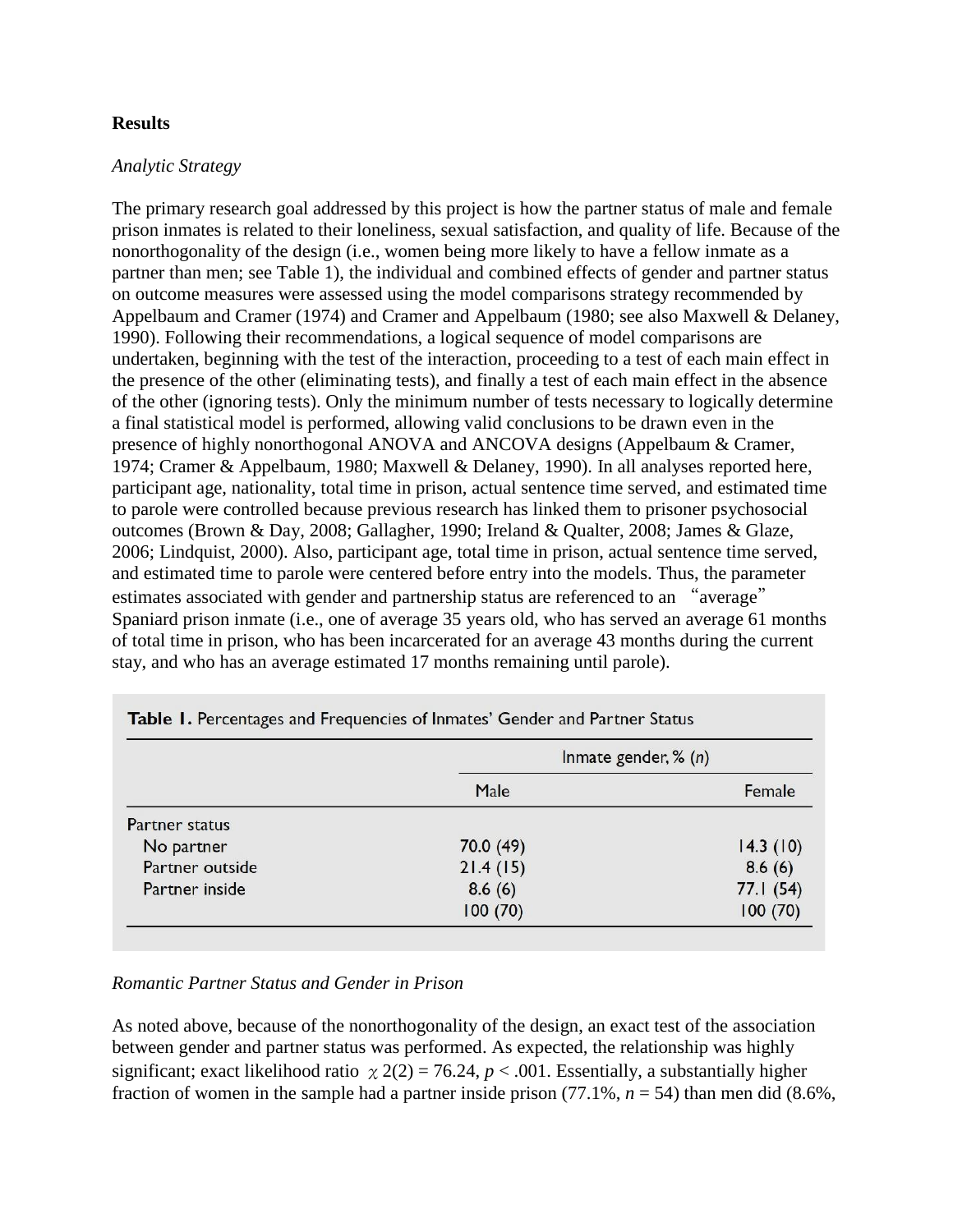$n = 6$ ). Although the majority of men had no partner (70%,  $n = 49$ ), only a few women were in this position (14.3%,  $n = 10$ ). Regarding inmates with a partner outside, more men had a partner outside (21.4%,  $n = 15$ ) than women did (8.6%,  $n = 6$ ). Thus, our first hypothesis was confirmed.

#### *Partner Status, Gender, Loneliness, Sexual Satisfaction, and Quality of Life*

Correlations among the control, predictor, and outcome variables have been included in Table 2. It is important to note the high correlation between not having a partner and romantic loneliness. Although feeling romantic loneliness is plausible for both people with and without a partner, this correlation might be bigger in the case of prison inmates without a partner because of the lack of a partner and opportunities to have one. In addition, following Guilford's (1956) suggestions to interpret correlation coefficient values, the correlations among the outcome variables did not exceed in any case a moderate level ( $r = .40$ -.70). The majority of them were in the range of .2 to .4. These generally moderate-sized correlations suggest that although the domains overlap, they cover conceptually distinct areas of psychological functioning.

Table 3 summarizes the results of analyzing the effects of gender and partner status on loneliness, sexual satisfaction, and quality of life, controlling for age, nationality, total time in prison, actual sentence time served, and estimated time to parole. The top part of the table shows parameter estimates and the fit of models that only included the control variables. To maintain consistency in the base model, control variables were retained in the model even if nonsignificant. The lower portion of the table shows the parameter estimates and fit statistics of the final model derived from the model comparisons strategy described above. They always include the control variables of the base model, plus the gender and partner status terms found necessary by the model comparisons. No adjustments of Type I error rates were made because the power of statistical tests for parameter estimates are already limited by the sample size and degree of imbalance in the design.

In short, no interaction effects between gender and partnership status were found for any loneliness, satisfaction, or quality-of-life outcomes. Neither gender nor partnership status was a useful predictor for family loneliness, general health, or physical health, suggesting that whatever factors are related to these outcomes, they operate similarly for men and women and over all types of romantic partner statuses. Gender was consistently a more important predictor of social loneliness and quality of social relationships than partner status, whereas partner status was the most significant predictor of romantic loneliness, sexual satisfaction, and global quality of life. When partner status and gender were analyzed together as predictors of psychological health and environment, no gender effects were found ( $p = .287$  for psychological health,  $p =$ .616 for environment), and only the effects of partner status showed trend-level significance for psychological health ( $p = .066$ ) and environment ( $p = .079$ ). Because of the nonsignificance of gender and the trends found by partner status with relation to psychological health and environment, gender was dropped from the final model. When partner status was analyzed individually, this variable showed to be significant for psychological health  $(p < .01)$  and environment ( $p < .01$ ). These results show that gender is the variable actually influencing social loneliness and social relationships over partner status (women are less socially lonely and have higher quality of life in their social relationships than men). However, answering our two research questions, partner status was more influential than gender for romantic loneliness,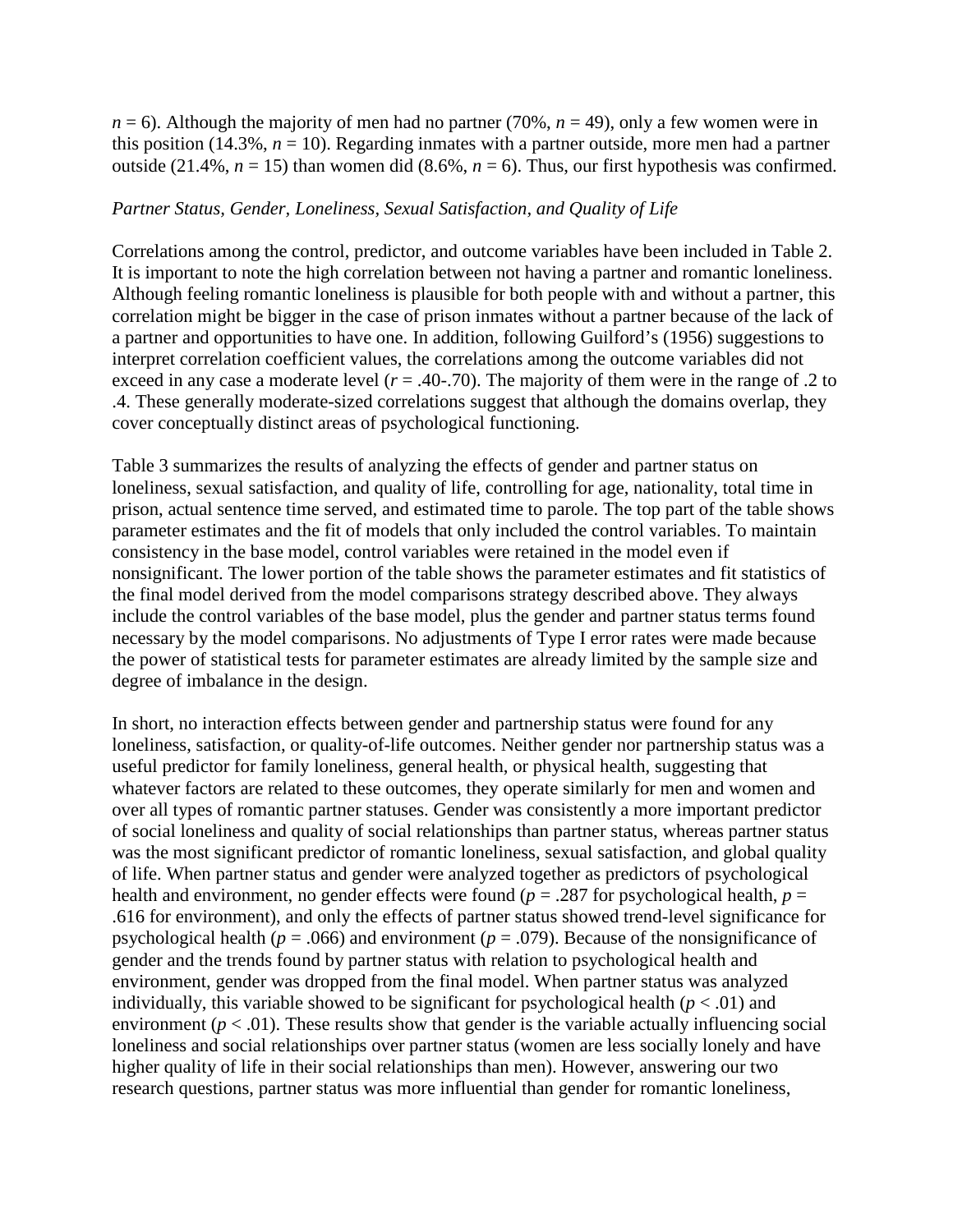sexual satisfaction, global quality of life, psychological health, and environment. Moreover, partner status explained more variance of romantic loneliness than any other kind of loneliness, supporting Hypothesis 2.

| Variable                              |               | $\overline{2}$   | $\overline{\mathbf{3}}$ | 4                        | 5                            | 6          | 7 <sup>5</sup> | 8          | 9          | 10          | $\mathbf{H}$ | 12         | 13      | 4       | 15        | 16      | 17      | 8<br> 9 |
|---------------------------------------|---------------|------------------|-------------------------|--------------------------|------------------------------|------------|----------------|------------|------------|-------------|--------------|------------|---------|---------|-----------|---------|---------|---------|
| I. Age                                | $\rightarrow$ |                  |                         |                          |                              |            |                |            |            |             |              |            |         |         |           |         |         |         |
| 2. Nationality                        | $-.049$       |                  |                         |                          |                              |            |                |            |            |             |              |            |         |         |           |         |         |         |
| 3. Total time in<br>prison            |               | $.270***-.288**$ |                         |                          |                              |            |                |            |            |             |              |            |         |         |           |         |         |         |
| 4. Actual sentence<br>served          |               | $.187* - .145$   | $.674***$               | $\overline{\phantom{0}}$ |                              |            |                |            |            |             |              |            |         |         |           |         |         |         |
| 5. Estimated time -. 024<br>to parole |               | .135             | $-.091$                 | .089                     | $\overbrace{\phantom{aaaa}}$ |            |                |            |            |             |              |            |         |         |           |         |         |         |
| 6. Gender                             | .037          | .057             | .310***                 |                          | $.241*** - .128$             |            |                |            |            |             |              |            |         |         |           |         |         |         |
| 7. Partner inside                     | .071          | .050             | .252**                  | .121                     | $-.052$                      | .693***    |                |            |            |             |              |            |         |         |           |         |         |         |
| 8. Partner outside                    | $-.120$       | $-.156$          | $-0.012$                | $-0.012$                 | $-.021$                      | $-.180*$   | $-.364****$    |            |            |             |              |            |         |         |           |         |         |         |
| 9. No partner                         | .016          | .063             | $-.244*$                | $-.113$                  | .067                         | $-564*$    | $-.739*$       | $-.359***$ |            |             |              |            |         |         |           |         |         |         |
| 10. Social loneliness                 | .144          | .096             | $.189*$                 | $.176*$                  | .065                         | .428***    | .315***        | $-.038$    | $-.288***$ |             |              |            |         |         |           |         |         |         |
| 11. Family<br><b>loneliness</b>       | $-.041$       | .095             | .083                    | $-.084$                  | $-.009$                      | .117       | .079           | .109       | $-.158$    | .227**      |              |            |         |         |           |         |         |         |
| 12. Romantic<br><b>loneliness</b>     | $-.103$       | .009             | .225 **                 | .154                     | .002                         | .562***    | .700***        | .228 **    | $-.866***$ | .346***     | .117         | -          |         |         |           |         |         |         |
| 13. Sexual<br>satisfaction            | $-.015$       | $-.015$          | $-.180*$                | $-.130$                  | .014                         | $-.491***$ | $-.591$ ***    | .129       | .499***    | $-.236***$  | .084         | $-.604*$   |         |         |           |         |         |         |
| 14. Global QOL                        | $-.041$       | $-.115$          | $-.029$                 | $-.071$                  | $-.160$                      | $-.132$    | $-.302****$    | .112       | .221**     | $-317$ ***  | $-.266***$   | $-.266***$ | .321*** |         |           |         |         |         |
| 15. General health                    | $-.166*$      | $-.011$          | $-.107$                 | $-.114$                  | $-.122$                      | $-.108$    | $-.179*$       | .012       | $.170*$    | $-.265***$  | $-.135$      | $-.135$    | .103    | .361*** |           |         |         |         |
| 16. Physical health                   | $-.084$       | $.244**$         | $-.163$                 | $-.074$                  | $-.121$                      | $-.075$    | $-.164$        | .083       | .105       | $-.252**$   | $-.077$      | $-.077$    | .094    | .354*** | .46   *** |         |         |         |
| 17. Psychological<br>health           | $-.055$       | .128             | $-.066$                 | $-.058$                  | $-.203*$                     | $-.204*$   | $-.268$ **     | $.168*$    | .147       | $-.450$ *** | $-.209*$     | $-.209*$   | .362*** | .404*** | .366***   | .565*** |         |         |
| 18. Social<br>relationships           | $-.099$       | $-.005$          | $-.190*$                | $-.119$                  | $-.116$                      | $-.452***$ | $-.415$ ***    | .076       | .361***    | $-.696***$  | $-.336***$   | $-.336*$   | .326*** | .282*** | $.263***$ | .334*** | .515*** |         |
| 19. Environment                       | .070          | $-.005$          | $-.208*$                | $-.090$                  | $-.002$                      | $-281***$  | $-.336***$     | .067       | .288***    | $-.387***$  | $-.321***$   | $-321***$  | .408*** | .472*** | .225**    | .407*** | .537*** | .523*** |

Note: Partner inside in row 7, partner outside in row 8, and no partner in row 9 were dummy coded as 1. The other two complementary partner statuses were coded as 0. QOL = quality of life.<br>\*p < .05. \*\*p < .01 . \*\*\*p < .001

|                                                               |                     |                    |                     |                     | Outcome variables, b (SE) |                 |                   |                                     |                         |                    |  |  |  |
|---------------------------------------------------------------|---------------------|--------------------|---------------------|---------------------|---------------------------|-----------------|-------------------|-------------------------------------|-------------------------|--------------------|--|--|--|
|                                                               |                     | Loneliness         |                     | Sexual satisfaction | QOL                       |                 |                   |                                     |                         |                    |  |  |  |
|                                                               | Social              | Family             | Romantic            | Sexual              | Global QOL                | General health  | Physical          | Psychological                       | Social<br>relationships | Environment        |  |  |  |
| Control variables                                             |                     |                    |                     |                     |                           |                 |                   |                                     |                         |                    |  |  |  |
| Age                                                           | 0.022(0.019)        | $-0.015(0.018)$    | $-0.051*(0.024)$    | 0.007(0.016)        | $-0.004(0.012)$           | $-0.022(0.013)$ | $-0.004(0.007)$   | $-0.004(0.008)$                     | $-0.007(0.012)$         | 0.011(0.007)       |  |  |  |
| Nationality                                                   | 0.560(0.3259)       | 0.487(0.297)       | 0.399(0.406)        | $-0.215(0.259)$     | $-0.247(0.194)$           | $-0.060(0.223)$ | $0.318**$ (0.118) | 0.216(0.130)                        | $-0.111(0.194)$         | $-0.098(0.111)$    |  |  |  |
| Total time<br>in prison                                       | 0.006(0.005)        | $0.011***$ (0.004) | $0.014*(0.006)$     | $-0.006(0.004)$     | 0.000(0.003)              | $-0.001(0.003)$ | $-0.002(0.002)$   | 0.000(0.002)                        | $-0.005*$ (0.003)       | $-0.004**$ (0.002) |  |  |  |
| Actual<br>sentence<br>served                                  | 0.003(0.006)        | $-0.014*(0.006)$   | 0.000(0.008)        | 0.000(0.005)        | $-0.001(0.004)$           | $-0.001(0.004)$ | 0.002(0.002)      | 0.001(0.003)                        | 0.002(0.004)            | 0.002(0.002)       |  |  |  |
| Estimated<br>time to<br>parole                                | 0.005(0.007)        | 0.002(0.006)       | 0.001(0.009)        | 0.000(0.005)        | $-0.007(0.004)$           | $-0.007(0.005)$ | $-0.005*$ (0.002) | $-0.007**$ (0.003) $-0.006$ (0.004) |                         | 0.000(0.002)       |  |  |  |
| $R2$ (control vari-<br>ables model)                           | .075                | .067               | .087                | .039                | .042                      | .051            | .102              | .070                                | .060                    | .072               |  |  |  |
| Predictor<br>variables                                        |                     |                    |                     |                     |                           |                 |                   |                                     |                         |                    |  |  |  |
| Gender                                                        | $-1.531***$ (0.306) |                    |                     |                     |                           |                 |                   |                                     | $1.031***$ (0.178)      |                    |  |  |  |
| $(0 = female)$<br>Partner status<br>$(0 = partner$<br>inside) |                     |                    | $-4.234$ ** (0.217) | $1.828***$ (0.229)  | $0.708$ *** (0.200)       |                 |                   | $0.397**$ (0.134)                   |                         | $0.395***(0.115)$  |  |  |  |
| Partner status<br>$(1 = partner$<br>outside)                  |                     |                    | $-3.600***(0.294)$  | $0.389***$ (0.309)  | 0.072(0.270)              |                 |                   | $-0.196(0.181)$                     |                         | 0.068(0.155)       |  |  |  |
| $R^2$ (control<br>variables +<br>predictors<br>model)         | .221                |                    | .778                | .362                | .132                      |                 |                   | .160                                | .250                    | .152               |  |  |  |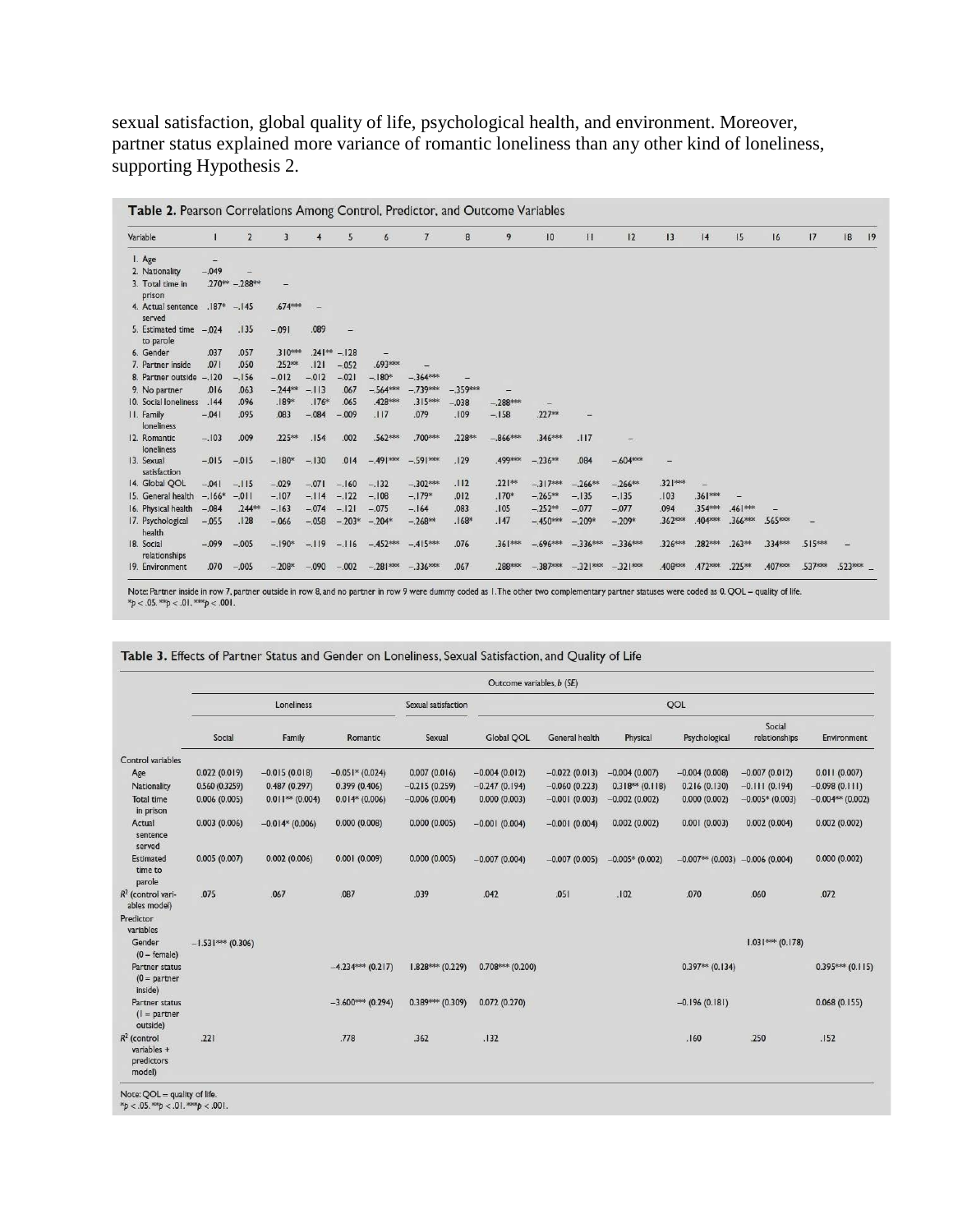Finally, we analyzed the differences in the outcomes where partner status showed to be significant but gender was not. After accounting for the control variables, least square difference (LSD) post hoc comparisons were used to analyze the differences across the three partner statuses, using estimated marginal means, also called least squares means (see Table 4). Inmates with a partner inside prison showed lower levels of romantic loneliness and higher levels of sexual satisfaction, global quality of life, psychological health, and environmental health than inmates with a partner outside and inmates without a partner. These results are consistent with Hypotheses 3 and 4. In addition, no differences were found between inmates with a partner outside and those without a partner on these outcomes, except for romantic loneliness. Inmates with a partner outside of prison presented lower levels of romantic loneliness than inmates without a partner. $<sup>1</sup>$ </sup>

#### *Partner Status and Suggestions to Improve Inmates' Current Romantic Lives*

We asked all the inmates about suggestions to improve their current romantic lives. For the group of inmates with a partner inside the prison, the most frequent suggestions were sharing activities with the partner apart from time in conjugal visitation rooms (46.7%), having a higher frequency of conjugal visits (40%), and having longer conjugal visits (23.3%). In the case of the inmates with a partner outside, being geographically closer to the partner (33.3%), having a higher frequency of conjugal visits (19%), longer conjugal visits (19%), access to furloughs, and advancement of the parole (19%) were the suggestions mostly proposed. Finally, the inmates without a partner asked for more time and shared activities with inmates of the other sex (27.1%) and to be allowed to have access to conjugal visits with potentially available opposite-sex inmates (i.e., inmates who are not married, not involved in a common-law marriage, or not able to demonstrate they are cohabiters—under these three circumstances, prison inmates are allowed to have conjugal visits in Spain; 15.3%). In summary, the inmates with a partner inside or outside basically asked for more contact with the partner, whereas the inmates without a partner asked for more possibilities to find one.

|                 | Outcome variables |                     |             |                     |                        |                    |             |                      |             |                    |  |  |  |
|-----------------|-------------------|---------------------|-------------|---------------------|------------------------|--------------------|-------------|----------------------|-------------|--------------------|--|--|--|
|                 |                   | Romantic loneliness |             | Sexual satisfaction | Global quality of life |                    |             | Psychological health | Environment |                    |  |  |  |
|                 | M(SE)             | <b>LSD</b>          | M(SE)       | <b>LSD</b>          | M(SE)                  | <b>LSD</b>         | M(SE)       | LSD                  | M(SE)       | <b>LSD</b>         |  |  |  |
| Partner status  |                   |                     |             |                     |                        |                    |             |                      |             |                    |  |  |  |
| Partner inside  | 2.24(0.150)       | $i < o (b = .033)$  | 3.28(0.158) | $i > o (b = .000)$  | 3.06(0.138)            | $i > o (b = .021)$ | 3.62(0.093) | $i > o (p = .001)$   | 2.48(0.079) | $i > o (p = .038)$ |  |  |  |
| Partner outside | 2.88(0.251)       | $i < n (b = .000)$  | 1.84(0.265) | $i > n (b = .000)$  | 2.43(0.231)            | $i > n (p = .001)$ | 3.03(0.155) | $i > n (p = .004)$   | 2.15(0.133) | $i > n (b = .001)$ |  |  |  |
| No partner      | 6.48(0.151)       | $o < n (b = .000)$  | 1.45(0.159) |                     | 2.36(0.139)            |                    | 3.23(0.093) |                      | 2.08(0.080) |                    |  |  |  |

Teble 4, Pentage Centus Differences in Remarkie Langlinges, Council Cetisfaction, and Quality of Life Mas

Note: LSD = least square difference; i = partner inside; o = partner outside; n = no partner. Post hoc comparisons used estimated marginal means, also called least squares mean.

#### **Discussion**

At the beginning of this article, we wondered if it was logical, especially if we want the stay in prison to be helpful for inmates' rehabilitation, to deprive them of sexual and romantic relationships. We have focused on well-being outcomes during incarceration in this study. Although these relationships not involving prison inmates are usually helpful for individuals' well-being, it was not clear that this would be also found in prison inmates because the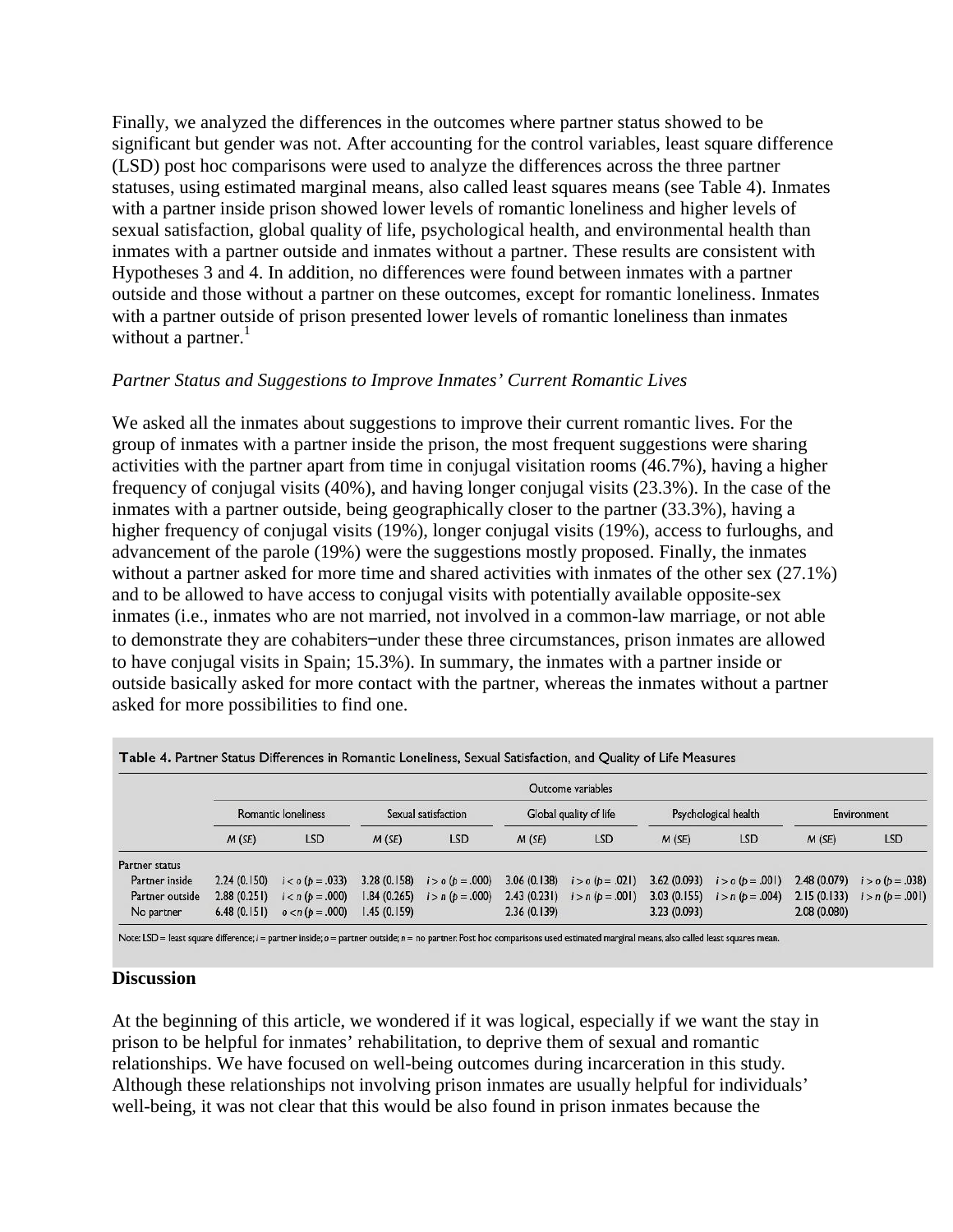conditions of these relationships are different. In general, the results of our study point to a lower level of romantic loneliness, a higher degree of sexual satisfaction, and a higher quality of life in the inmates with a partner inside the same prison. Thus, we may state that romantic relationships with a partner inside the same prison have beneficial effects on inmates' well-being during incarceration in our sample. In addition, a better well-being state, including a higher psychological health, may be helpful to approach the resocialization process of these inmates.

#### *Male and Female Inmates' Differing Odds of Forming a Romantic Relationship*

As it has been found in previous studies (Carcedo, 2005; Carcedo et al., 2008), because the population of women inside the prison is much smaller than the men's, we found that a higher percentage of the inmates with a partner inside the same prison were women, whereas the majority of inmates without a partner were men. Therefore, our first hypothesis is supported. In addition, it is very difficult to identify female inmates with a partner outside and men with a partner inside or outside.

In a noteworthy analysis of sex ratios, Secord (1983) argued that some group-level consequences may follow from imbalanced ratios. In groups with more men than women, women are likely to be highly valued, there is likely to be an emphasis on romantic love in the formation of relationships, and especially women feel a greater sense of power. Observations of the inmate population suggest that similar dynamics occur in the prison and would be worth systematically investigating.

#### *Partner Status, Loneliness, and Sexual Satisfaction*

Our second hypothesis stated that partner status will be more closely related to romantic loneliness than to family or social loneliness. A larger percentage of the variance in romantic loneliness, in comparison with those in family and social loneliness, was explained by partner status. Pearson correlations also showed high association between partner status and romantic loneliness. Although these correlations are high, romantic loneliness and partner status cannot be considered as the same concepts but that maybe these concepts are very closely associated in the case of prison inmates. Loneliness has been defined as the discrepancy between desired and achieved levels of social contact (Perlman & Peplau, 1981). Regarding romantic loneliness, this cognitive evaluation only considers actual or possible romantic partners. Both people with and without a partner may feel romantic loneliness because of the discrepancy between the desired and achieved contact from a romantic partner. This high correlation shows that the fact of not having a partner is very strongly related with higher levels of romantic loneliness whereas the fact of having a partner (both inside and outside) is very strongly associated with lower levels of romantic loneliness. This correlation might be even stronger in this sample because of the emotional deprivation and stressful circumstances that are involved in being incarcerated. Under these circumstances, the desire for having a romantic partner may be higher, increasing the discrepancy between the achieved and desired contact, and consequently promoting feelings of loneliness.

With respect to our third hypothesis, the inmates with a partner inside showed lower levels of romantic loneliness and higher levels of sexual satisfaction than the inmates with a partner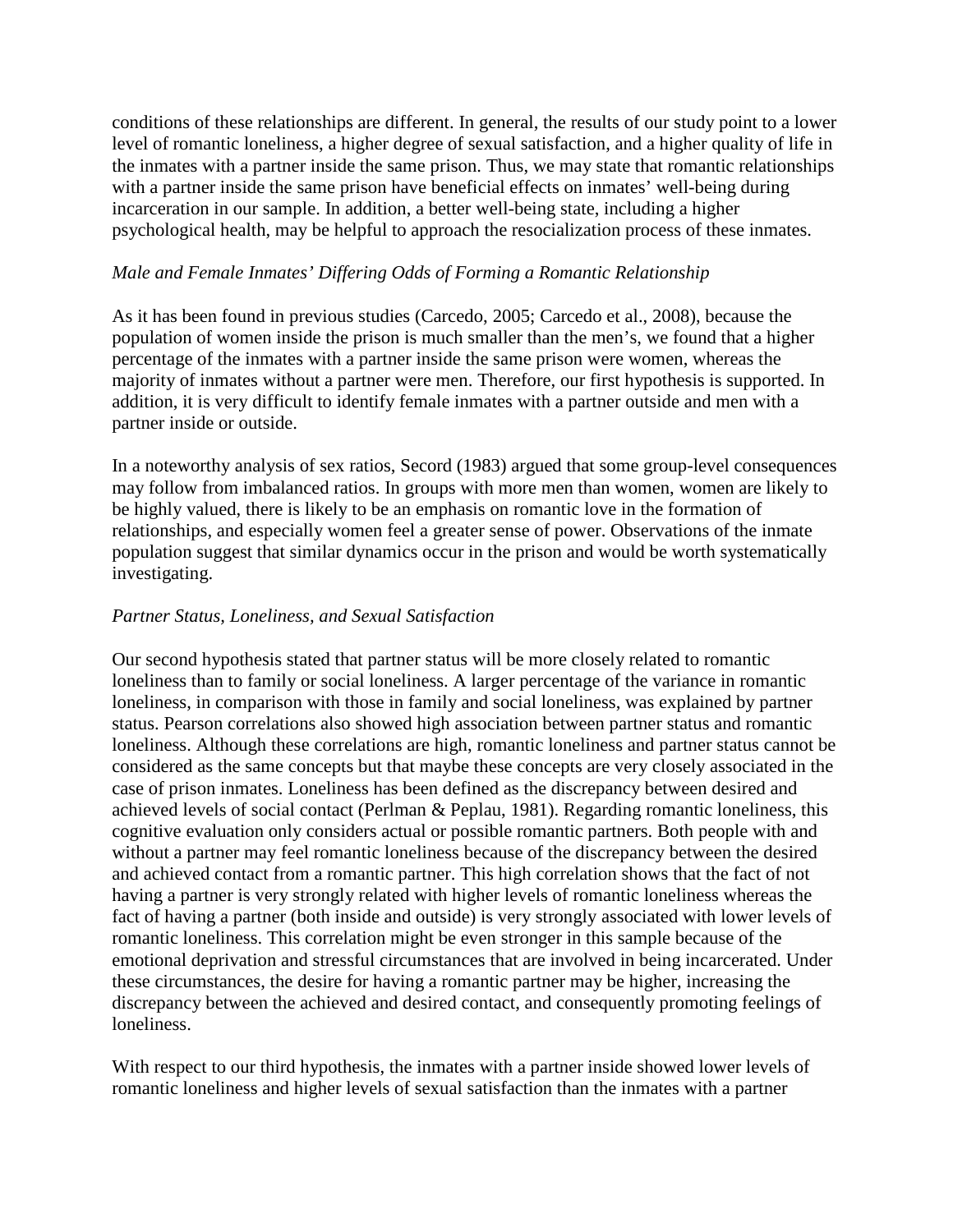outside the prison and those without a partner. These results confirm our hypothesis. In addition, the inmates with a partner outside the prison had lower levels of romantic loneliness than the inmates without a partner.

These findings regarding romantic loneliness are consistent with studies coming from prison (Carcedo, 2005) and nonprison research (De Jong Gierveld & Van Tilburg, 2006; DiTommaso & Spinner, 1993; Dykstra & De Jong Gierveld, 2004; Green et al., 2001; Stack, 1998; Sum et al., 2008; Van Baarsen et al., 2001), Weiss's typology (1973, 1998), and BINT (Lopez, 1997, 2008). All of these studies and theories have shown or pointed out the relationship between having a partner and reporting lower levels of loneliness. However, contrary to Carcedo's (2005) findings, inmates with a partner inside also had lower levels of romantic loneliness than inmates with a partner outside. The larger sample size and the presence of different control variables in this current investigation lead us to conclude that this difference exists. Although having a partner, no matter where the location of this person is, appears as an asset to feel less romantic loneliness, having this person inside the prison is a more positive factor. Therefore, the proximity of the partner might be playing an important role.

The higher levels of sexual satisfaction found in the group of inmates with a partner inside compared with the groups of inmates with a partner outside and without a partner replicate the findings of Carcedo's earlier prison study (2005) and are partially consistent with studies not involving prison inmates that have found higher levels of sexual satisfaction among those with a partner compared with those without a partner (Ojanlatva et al., 2003; Pedersen & Blekesaune, 2003). Based on these latter studies, not finding any difference in sexual satisfaction between inmates with a partner outside and those with no partner at all can be seen as somewhat surprising. Notwithstanding, Carcedo's previous study (2005) and this current one showed that the percentage of inmates who have not had a sexual relationship in the past 6 months is the highest in the group of inmates without a partner (95.6%-89.8%, respectively), followed very closely by the inmates with a partner outside (81.3%-66.7%), and showing a big difference compared to inmates with a partner inside (21.1%-13.3%). Also prison inmates' frequency of sexual relationships has been found to be the best predictor of their sexual satisfaction in prison samples (Carcedo, 2005). This may explain the absence of differences in sexual satisfaction between the inmates with a partner outside and those without a partner.

Finally, when gender and partner status were analyzed together, no interaction effects were found for these outcomes, and partner status explained more variance in romantic loneliness and sexual satisfaction, whereas gender explained more variance in social loneliness. These results are consistent with but add to and refine Carcedo's (2005) previous findings that used less complex analytic procedures. In comparison with this previous study, in the current one, partner status and gender were analyzed together following the procedure proposed by Appelbaum and Cramer (1974), Cramer and Appelbaum (1980), and Maxwell and Delaney (1990) to deal with nonorthogonal designs. Besides, a series of control variables were included in the analysis to ensure that the differences in partner status were due to themselves and not to other intervening variables.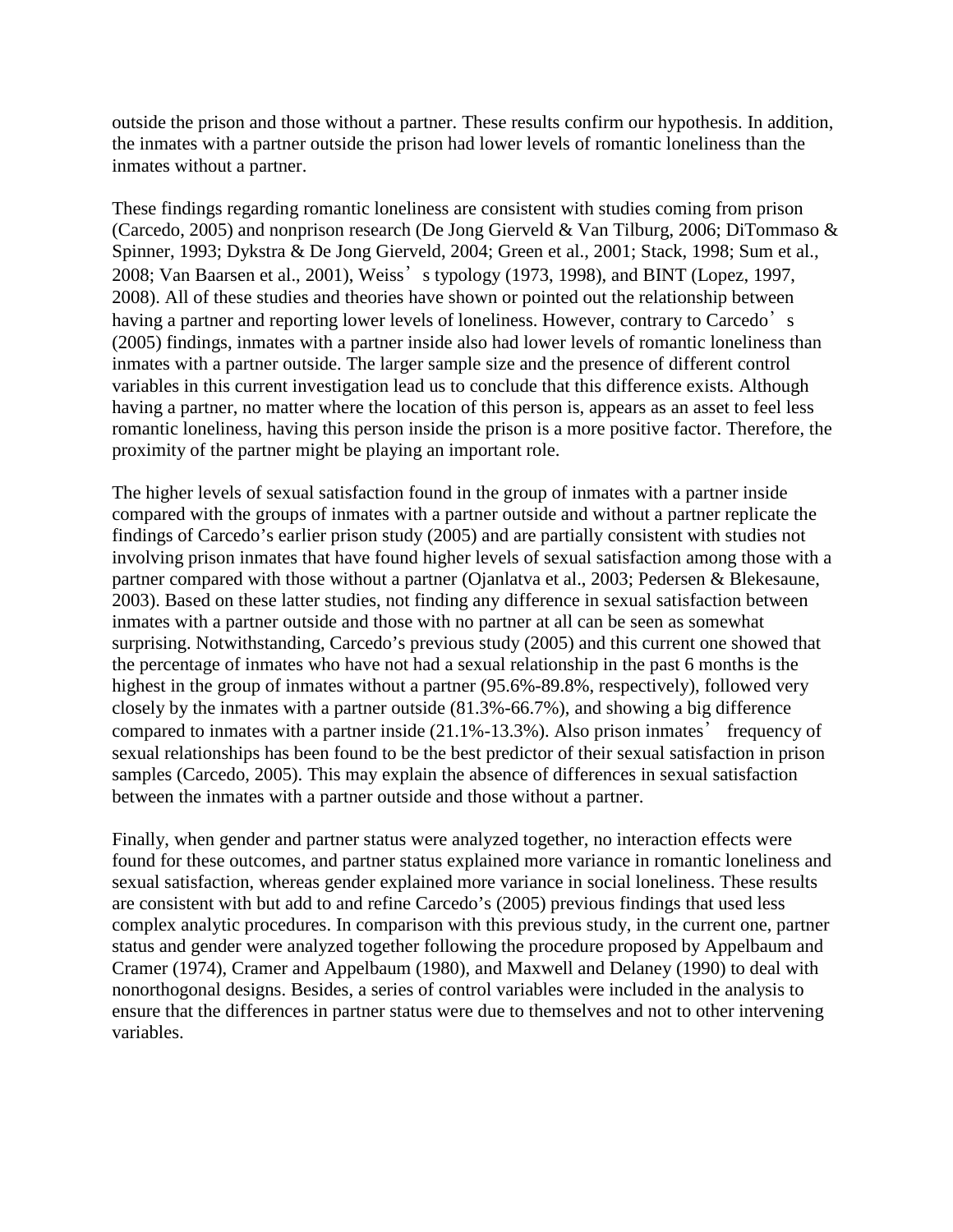In general, our results confirm that having a heterosexual partner inside the same prison promotes a better psychological state among inmates in terms of romantic loneliness and sexual satisfaction, being consistent with Weiss's typology and BINT.

### *Partner Status and Quality of Life*

With respect to the effect of partner status on quality of life, our fourth hypothesis is partially confirmed. Because of nonorthogonality, we did not analyze the differences across the different partner status in social relationships. Besides, no partner status effects were found in general and physical health and in social relationships. However, we found that inmates with a partner inside showed a higher global quality of life, psychological health, and environment domain. Contrary to some earlier research (Lindquist, 2000; Lindquist & Lindquist, 1997), no differences were found between inmates without a partner and those with a partner outside.

The significant difference between those with a partner inside the prison and the other two groups can be interpreted in light of Biggam and Power's (1997) research. They found that lower actual practical and emotional support from a girlfriend was related to inmates' having poorer mental health. The prisoners with a partner inside usually receive more practical and emotional support from that partner than the inmates with a partner outside, and obviously than the inmates without a partner. Hence, the highest quality of life is for the group with a partner inside the prison.

Given that the situation of having a partner in the general population is much more akin to the situation of the inmates with a partner inside than outside, we would suggest that these results are also congruent with studies showing that having a partner is related with better psychological well-being and quality of life (Bennett, 2005; Yen et al., 2007) and also with such conceptual frameworks as SDT, Weiss's typology, and BINT.

But this still leaves the issue of why those with no partner and those with a partner outside do not differ as they did in Lindquist's work. One possibility, of course, is the small size of the group with external partners, which would lead to low power in testing for differences. Another way this might be explained and reconciled with Lindquist's results is in terms of the differences in how the detrimental forces noted by Lindquist and the beneficial forces of social support mix in different settings. In the Topas Penitentiary setting, the beneficial force of emotional and practical support from external partners may be sufficient to partially offset the stressful forces (noted by Lindquist) that these inmates experience in trying to maintain partner relationships. In other prisons, the mix of forces may be such that the benefits of external support do not offset the stresses of trying to maintain such relations. Also, in this mix we should consider the discrepancy between the support received and the support desired because Biggam and Power (1997) found that higher discrepancies were associated with poorer mental health. Thus, rather than focusing on marital status per se, future studies might profitably focus more on current practical and emotional support, the discrepancy between achieved and desired support, and how these forces combine with the various challenges that inmates with external partners must face.

Interestingly but not consistent with previous findings (Stack, 1998), no differences were found for the physical health domain and general health, probably because this effect can be better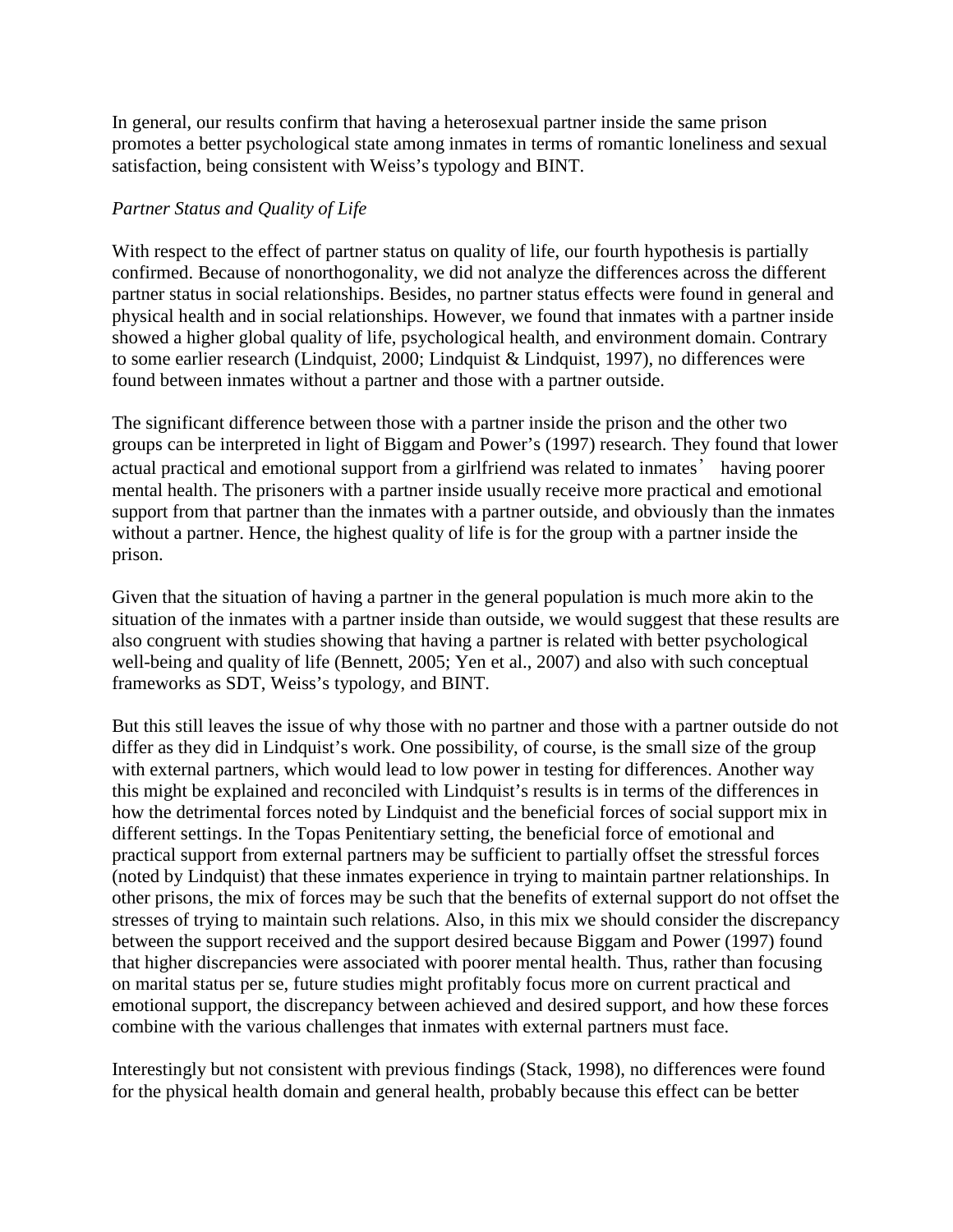observed in a long-term partnership (Loving, Heffner, & Kiecolt-Glaser, 2006). In our sample, 70% of this group does not exceed 2 years of relationship.

As was the case in the analyses of the loneliness and sexual satisfaction data, no interactions between gender and partner status were found in any of the quality-of-life measures. The prison population is often single or divorced (Dodge & Pogrebin, 2001; Jiang & Winfree, 2006; Lindquist, 2000; Marsh, 1983) and, if not, it is often deprived from regular contact with a partner (Carcedo, 2005; Fuller, 1993). For this reason, we think that the fact of having versus not having a partner inside the prison is more important than gender to better explain more romantic and well-being aspects, such as romantic loneliness, sexual satisfaction, and quality of life.

Bringing together all the results obtained in relation to romantic loneliness, sexual satisfaction, and quality of life, we conclude that the fact of having a heterosexual partner inside the same prison is beneficial for prison inmates' well-being during incarceration, answering to the main question we have tried to address with this work. Considering Lindquist's explanations (2000), this fact may be explained by the proximity and frequent contact between the partners. These aspects help inmates meet their emotional and sexual needs instead of being painfully reminded of what they left behind, as may occur for the inmates with a partner outside. In our study, no differences were found between the inmates with a partner outside and without a partner, except for romantic loneliness. This result might be showing that having a partner is not as crucial for inmates' well-being as it is to be involved in a romantic relationship under circumstances that facilitate more frequent contact and, consequently, better resolution of their needs. For this reason, the best well-being state was seen among inmates with a partner inside the same prison. Future research is needed to check if these relationships may positively affect the postprison success of this group. Some of these couples got married in prison or continue their relationship after being released from prison. Some studies, based on social control theory, have clearly found lower criminality rates in married males (Capaldi, Kim, & Owen, 2008; Sampson & Laub, 2005). From our vantage point and experience with these inmates, even if these relationships end up terminating they might have future positive effects if they are built on relational ethics, including that each partner knows the other's expectations about the relationship (e.g., what they think about continuing the relationship after being released from prison). Having a positive and sincere relationship, independently of its duration, might be helpful in the sense of the general strain theory (Agnew, 1992), because this theory states that strain emerges from negative relationships with others.

#### *Limitations*

Like virtually all research, this study has some limitations. The prison where this study has been conducted may be representative of the Spanish prisons that house men and women in the same facility and allow them to start romantic relationships with fellow inmates. However, although most of the prisons house men and women in Spain, not all of them permit this type of relationships. In addition, the sample was only partially random because of the difficulties in selecting a completely random sample within this type of population. Although this is relatively common in the criminal justice field, the generalization of these findings should be limited to this concrete sample if we want to be statistically precise. Nonetheless, these results likely are generalizable, with appropriate caveats, beyond this particular sample, although we have no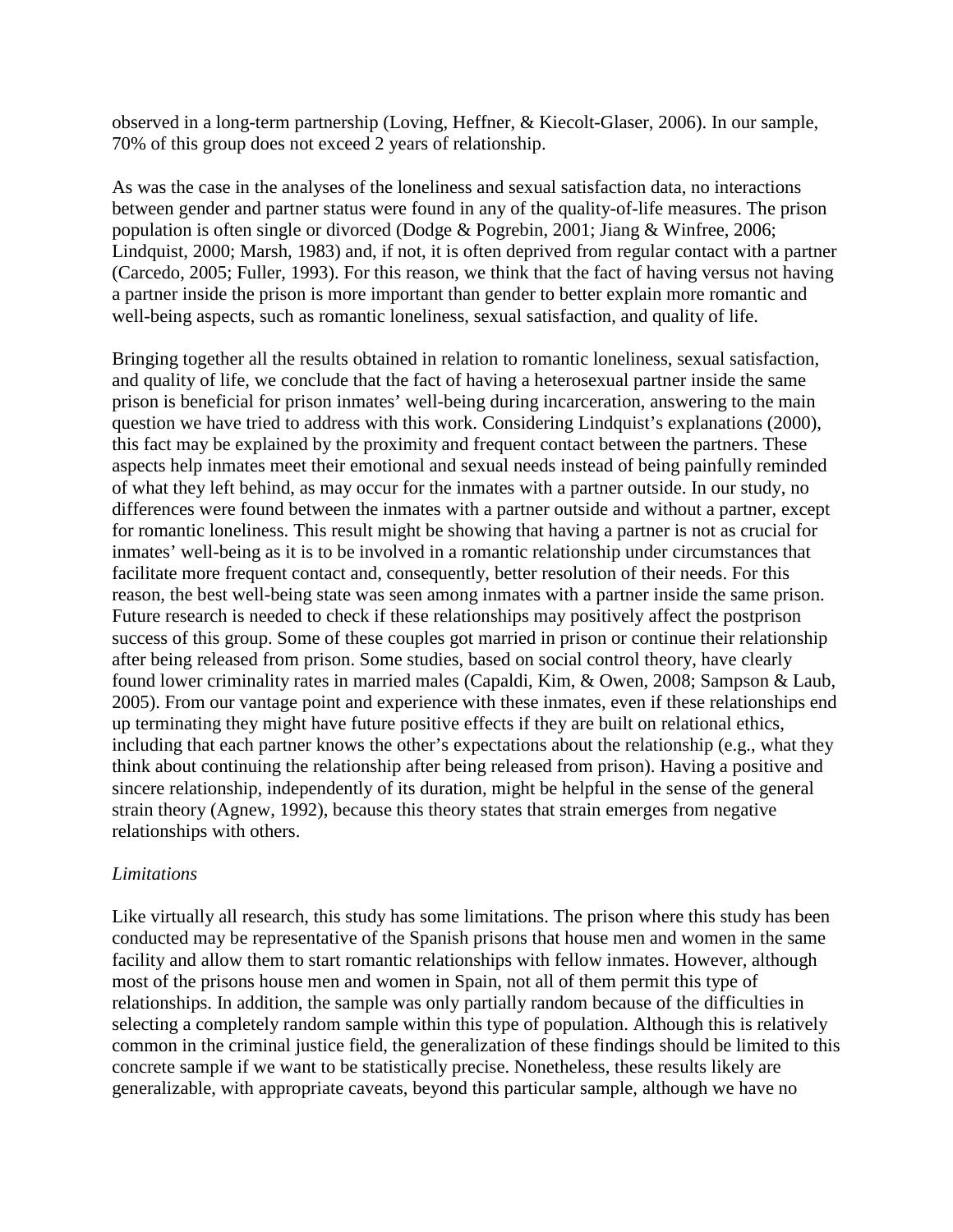guarantees. Future replications will either confirm or highlight limitations in the generality of conclusions drawn; thus future work using stronger experimental designs in this area is definitely needed. Interestingly, these findings are consistent with important and interesting interpersonal theories such as SDT (Ryan & Deci, 2000), BINT (López, 1997, 2008), and the typology of social and emotional loneliness (Weiss, 1973, 1998).

Despite the difficulties of finding a sex-balanced number of participants within the different partner statuses because of the uniqueness of this population, this limitation was solved using the model comparisons framework articulated by Appelbaum and Cramer (1974), Cramer and Appelbaum (1980), and Maxwell and Delaney (1990) to deal with nonorthogonality. Still, future research is needed to check if similar results are found in more orthogonal designs.

Another limitation of this study is that it is correlational, so causation is difficult to infer. Having a partner inside the same prison proved to be associated with experiencing less romantic loneliness, having greater sexual satisfaction, and enjoying a better quality of life. But did having a romantic relationship cause these beneficial outcomes? One always has to consider the possibility of selection factors in such findings, namely, that partner status differences are due to the inmates who form romantic relationships being different from those who do not. If this is a difference due simply to who does and does not form relationships, then inmates with a partner inside and those with a partner outside should be similar in the outcomes, but they are not. This would provide some ammunition for claiming that prison relations per se foster positive outcomes. But such evidence does not totally rule out a selection argument because it could be that the individuals in the two partner groups differ.

#### *Implications*

The positive results obtained are of paramount scientific importance because no previous study had so extensively and rigorously evaluated the fact of having heterosexual partners inside prison. Furthermore, the present results are important for their practical implications. One of the first implications is that housing men and women in the same prison and allowing inmates to have heterosexual romantic relationships inside the prison is likely to be helpful for improving the inmates' level of romantic loneliness, sexual satisfaction, and quality of life (global, psychological health, and environment). These results could play an important role in the prevention of inmate suicide. Very recently, higher loneliness has been related with suicide indicators (Brown & Day, 2008). Besides, the fact of having a successful partner relationship inside the same prison might be also used as a possible predictor of behavior improvement in prison and adjustment to postrelease life outside the prison. In relation to behavior during incarceration, our observations of some cases inside the prison point in that direction. We found a few cases of inmates' bad behavior that changed for better after starting a romantic relationship inside the prison. The argument that having romantic relationships while serving a sentence fosters postrelease adjustment is consistent with Sampson and Laub's study (2005), based on social control theory, which found that outside the prison, the same men commit less crimes when married than when not. More research is needed in this area.

Second, as long as the circumstances of inmates' relationships with a partner outside get more like heterosexual romantic relationships inside in terms of accessibility and frequency of face-to-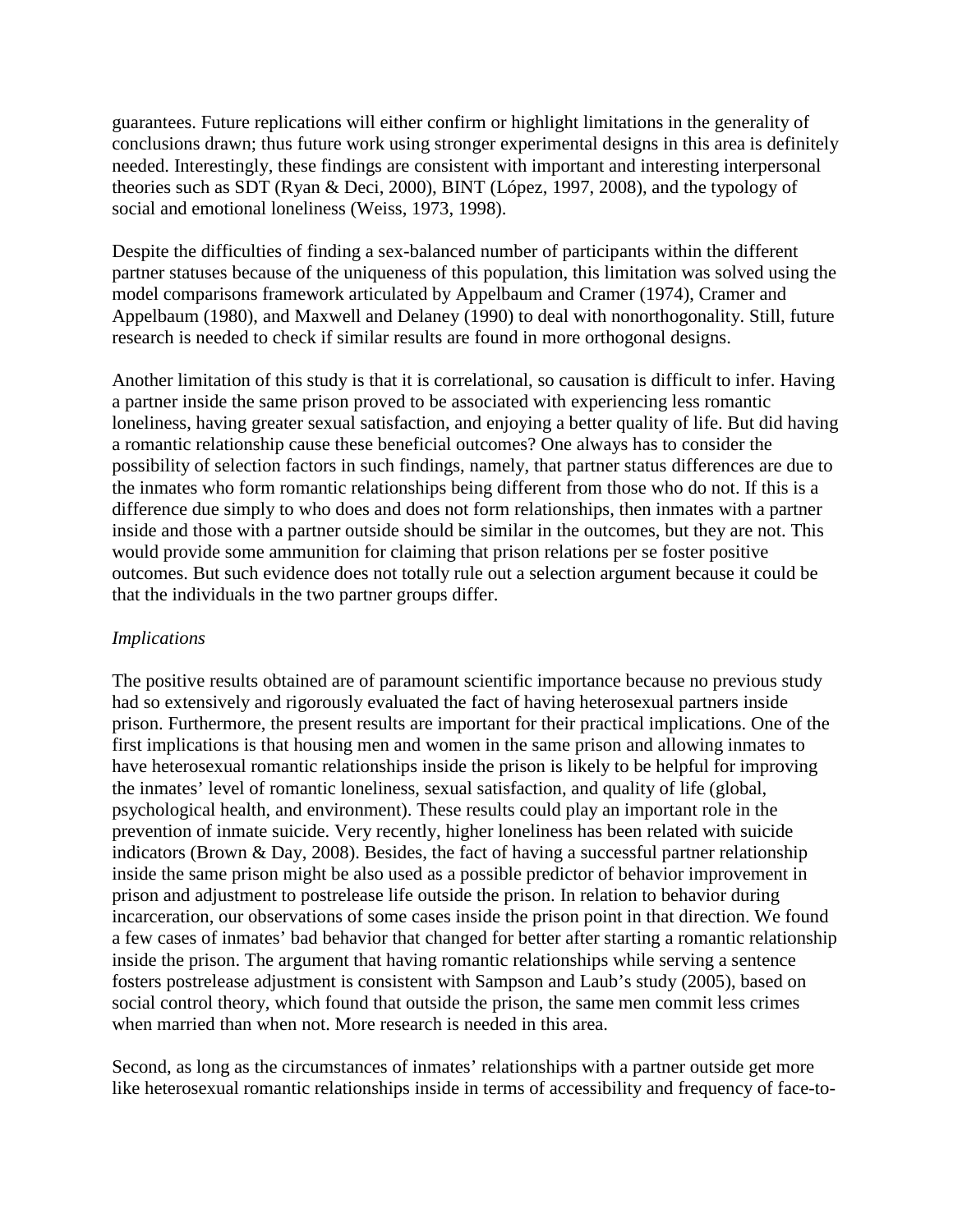face contact, these relationships could also play a positive role in the inmates' well-being and their rehabilitation and resocialization processes (Motiuk, 1995; Schafer, 1994) as well as their behavior at prison. We think that their behavior might be better in prison as other studies have stated for married male inmates (Jiang & Winfree, 2006). Inmates who keep in touch with their family (as with the partner), are easier to approach in prison because their behavior improves (Borgman, 1985; Fishman, 1988), are less likely to accept the behavioral norms and patterns of more experienced delinquents at prison (Bayse, Allgood, & Van Wyk, 1991), and have a lower probability of accepting prison subculture norms (Gordon & McConnell, 1999). To keep in touch with the partner outside, visits to prison (Fuller, 1993; Schafer, 1994), letters (Carcedo, 2005), home furloughs, and telephone contacts can be very useful (Fishman, 1988). Recently, partner relationship stability before imprisonment has been found to be a protective factor against persistence in male criminal behavior (Capaldi et al., 2008; Sampson & Laub, 2005). Additional research is needed to explain more clearly the relationship between the fact of having a partner outside the prison and the inmate's quality of life, postrelease rehabilitation, and prison behavior. Looking at the inmates' suggestions, for both inmates with a partner outside and inside, more frequent and accessible interaction is recommended—not only sexual but also personal contact. Topas Penitentiary allows inmates, irrespective of whether they are married, to access conjugal visitation rooms if the couple demonstrates that they have a stable romantic relationship of at least 6 months. A valid proof that two inmates are involved in a romantic relationship inside the same prison can be exemplified by a love letter sent through the prison mail dating 6 months ago. The inmates without a partner frequently gave suggestions pertaining to the possibilities of finding a partner. Our data support the value of doing this by showing the better state of the inmates with a partner, especially those with a partner inside. In fact, those without a partner would benefit from having a partner to help alleviate their romantic loneliness, reducing sexual dissatisfaction, and improving quality of life.

As inmates form sexual unions it is important, of course, for prison policies to foster inmates' using safe sex practices. From the 54 women and 6 men with a partner inside, one man reported getting a partner pregnant during incarceration, no men reported having HIV, getting STDs during imprisonment, having any kind of sexual contact that they did not want, or having suffered verbal or physical violence by a partner in the last 6 months. In the case of women, 4 women reported having HIV and 2 of them did not use condoms in all of their sexual relationships. No women affirmed having had STDs or any unwanted pregnancy during their time in prison, 1 reported having had sexual contact that she did not want, and 5 reported having suffered verbal violence from a partner. Even though these risks are present, we should not forget the generally positive effects of having a partner inside the same prison. Therefore, from our point of view, the way of intervening against these risks is preventing them without prohibiting romantic relationship inside the prison.

In sum, the findings of this work highlighted the positive correlates of heterosexual romantic relationships inside the prison. Our study also showed that when the circumstances are favorable, prison inmates can also meet their interpersonal and sexual needs, and have higher levels of quality of life. That is especially the situation of inmates with a partner inside the prison. This also could be applied to the inmates who have a partner outside the prison, if the circumstances of their relationship might be more like the ones with a partner inside. Although romantic relationships can occasionally polarize behavior in a negative direction (e.g., in fostering a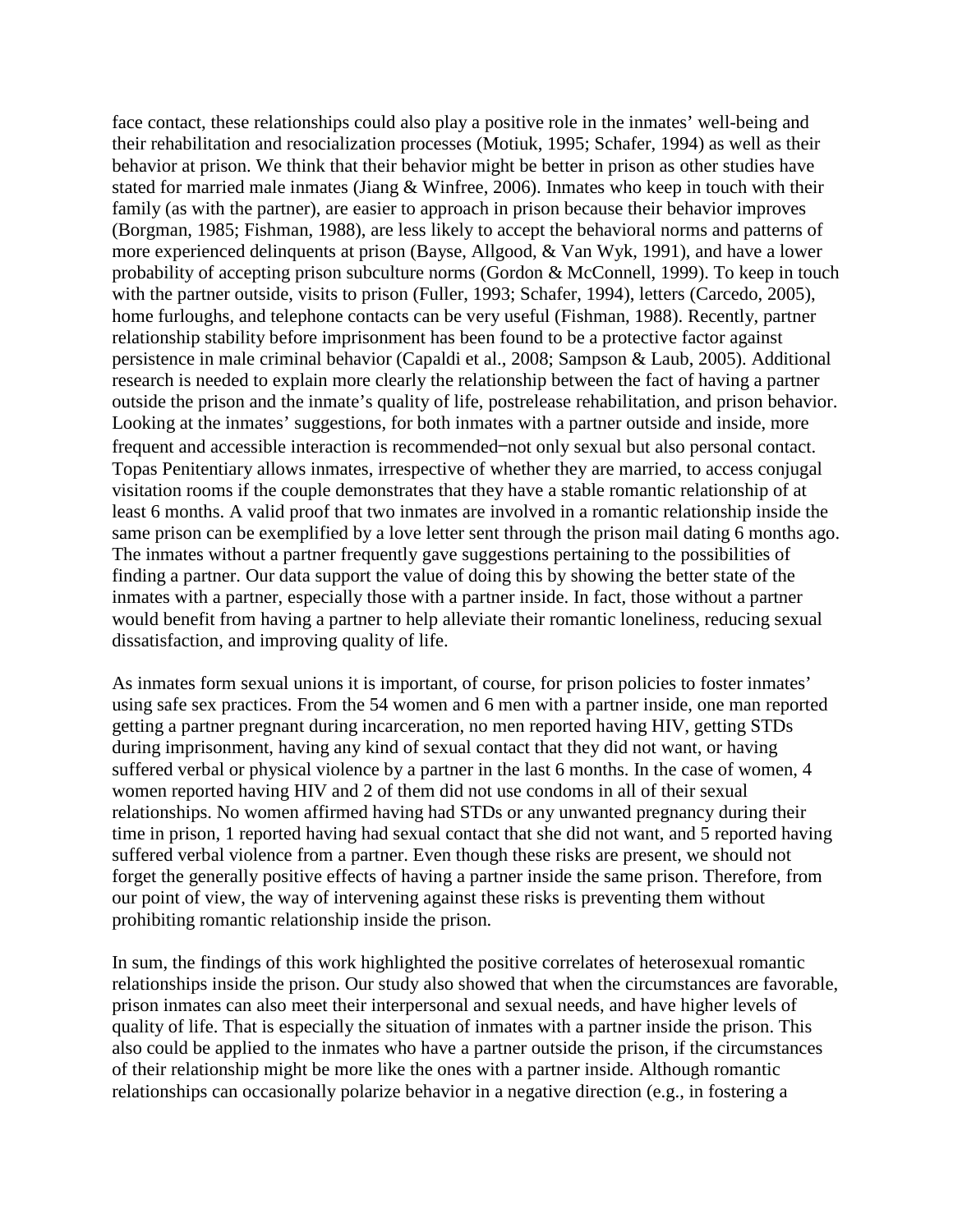deviant style), relationship stability is also a protective factor (Capaldi et al., 2008). From our relational perspective, we believe romantic relationships are mostly positive for human beings, as we have seen in this study. If romantic relationships inside the prison have generally positive effects for inmates' well-being, should we still sex-segregate prisons, or should we allow and, even further, help inmates to have satisfying romantic relationships during imprisonment? In the case that we still decide to keep inmates away from this kind of relationships, maybe we should ask ourselves a different question: Is prison incarceration a time for punishment or a time for helping? We already know which of these two aspects works better in order to rehabilitate or resocialize prison inmates, although it is a difficult task. Are we ready to take the risk?

## **Acknowledgments**

The authors are very grateful to the Ministerio de Ciencia e Innovacion and the Consejeria de Educacion y Ciencia, which provided two grants: one to carry out this study (SA007B08) and another to support the stay of the first author in the Department of Human Development and Family Studies at The University of North Carolina at Greensboro, through the "Jose Castillejo" programme. The first author is also grateful to this department for its support and help with this project. He wants to thank Ioana Scripa for her help with the manuscript preparation. Finally, the authors would like to thank the collaboration and help of the Ministerio del Interior and Topas Penitentiary to develop this study.

# **Declaration of Conflicting Interests**

The author(s) declared no conflicts of interests with respect to the authorship and/or publication of this article.

# **Funding**

This study has been funded by a grant (SA007B08) from the Consejeria de Educacion of Junta de Castilla y Leon (Spain).

# **Note**

1. Essentially the same pattern of results were obtained using Multivariate Analyses of Covariance (MANCOVAs) prior to the univariate analyses. Since the univariate analyses are the key for interpretation of results, they are the focus of the results section.

# **References**

Agnew, R. (1992). Foundation for a general strain theory. *Criminology, 30*, 47-87.

Appelbaum, M. I., & Cramer, E. M. (1974). Some problems in the nonorthogonal analysis of variance. *Psychological Bulletin, 81*, 335-343.

Bayse, D. J., Allgood, S. M., & Van Wyk, P. H. (1991). Family life education: An effective tool for prisoner rehabilitation *Family Relations, 40*, 254-257.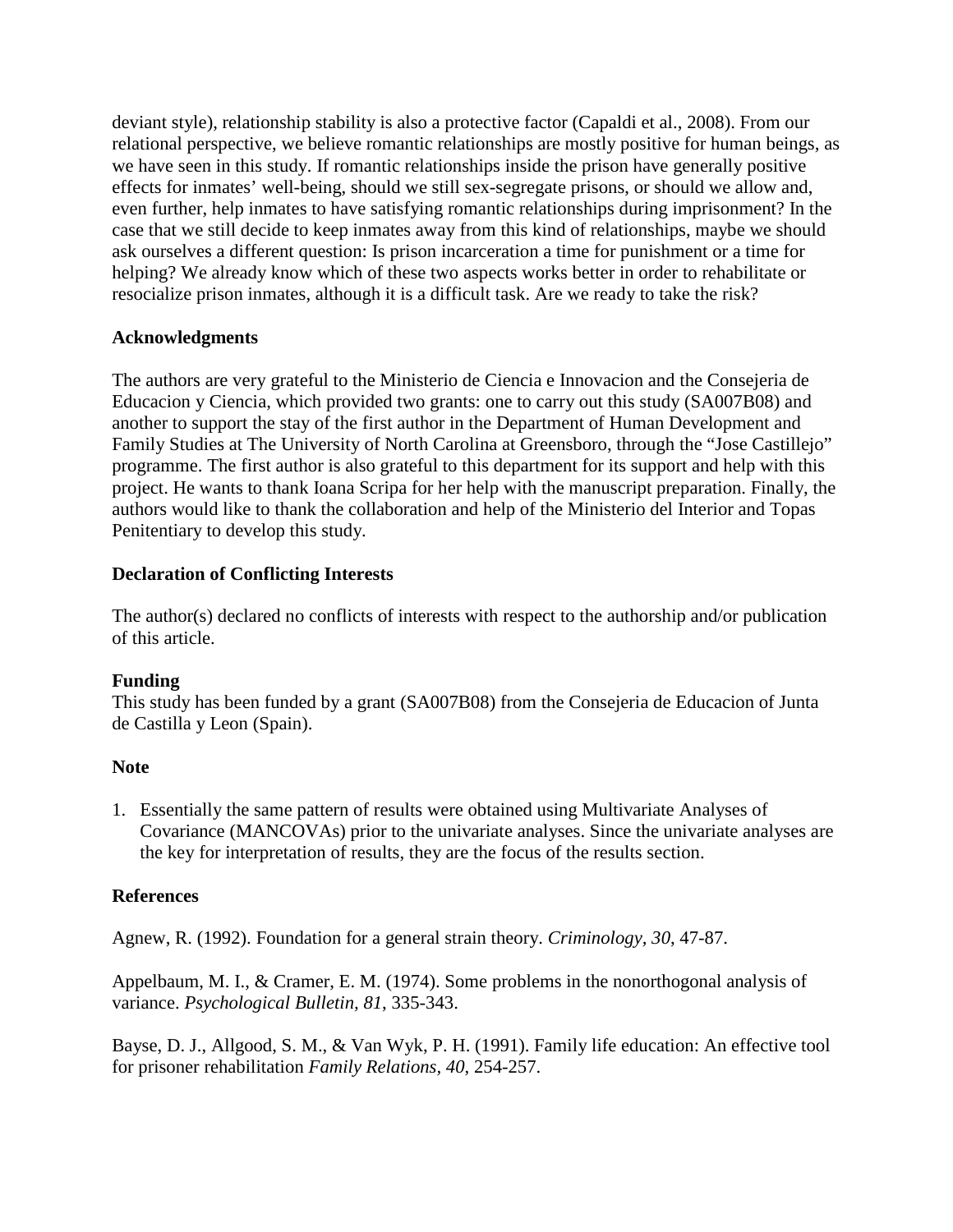Benitez, M. J. (2007). Poblacion penitenciaria: Evolucion, volumen y caracteristicas demograficas [Penitentiary population: Evolution, volume, and demographic characteristics]. In A. I. Cerezo & E. Garcia (Eds.), *La prisión en España: Una perspectiva criminological* (pp. 41- 74). Granada, Spain: Comares.

Bennett, K. M. (2005). Psychological well-being in later life: The longitudinal effects of marriage, widowhood and marital status change. *International Journal of Geriatric Psychiatry, 20*, 280-284.

Biggam, F. H., & Power, K. G. (1997). Social support and psychological distress in a group of incarcerated young offenders. *International Journal of Offender Therapy and Comparative Criminology, 41*, 213-230.

Borgman, R. (1985). The influence of family visiting upon boys' behavior in a juvenile correctional institution. *Child Welfare, 64*, 629-638.

Brown, S., & Day, A. (2008). The role of loneliness in prison suicide prevention and management. *Journal of Offender Rehabilitation, 47*, 433-449.

Capaldi, D. M., Kim, H. K., & Owen, L. D. (2008). Romantic partners' influence on men's likelihood of arrest in early adulthood. *Criminology, 46*, 267-299.

Carcedo, R. J. (2005). *Necesidades sociales, emocionales y sexuales: Estudio en un centro penitenciario* [Social, emotional, and sexual needs: Study in a penitentiary]. Salamanca, Spain: Servicio de Publicaciones de la Universidad de Salamanca.

Carcedo, R. J., Lopez, F., Orgaz, M. B., Toth, K., & Fernandez-Rouco, N. (2008). Men and women in the same prison: Interpersonal needs and psychological health of prison inmates. *International Journal of Offender Therapy and Comparative Criminology, 52*, 641-657.

Cooke, D. J., Baldwin, P. J., & Howison, J. (1990). *Psychology in prisons*. London, UK: Routledge.

Cramer, E. M., & Appelbaum, M. I. (1980). Nonorthogonal analysis of variance—Once again. *Psychological Bulletin, 87*, 51-57.

De Jong Gierveld, J., & Van Tilburg, T. (2006). A 6-item scale for overall, emotional, and social loneliness: Confirmatory tests on survey data. *Research on Aging, 28*, 582-598.

DiTommaso, E., Brannen, C., & Best, L. A. (2004). Measurement and validity characteristics of the short version of the social and emotional loneliness scale for adults. *Educational and Psychological Measurement, 64*, 99-119.

DiTommaso, E., & Spinner, B. (1993). The development and initial validation of the Social and Emotional Loneliness Scale for Adults (SELSA). *Personality and Individual Differences, 14*, 127-134.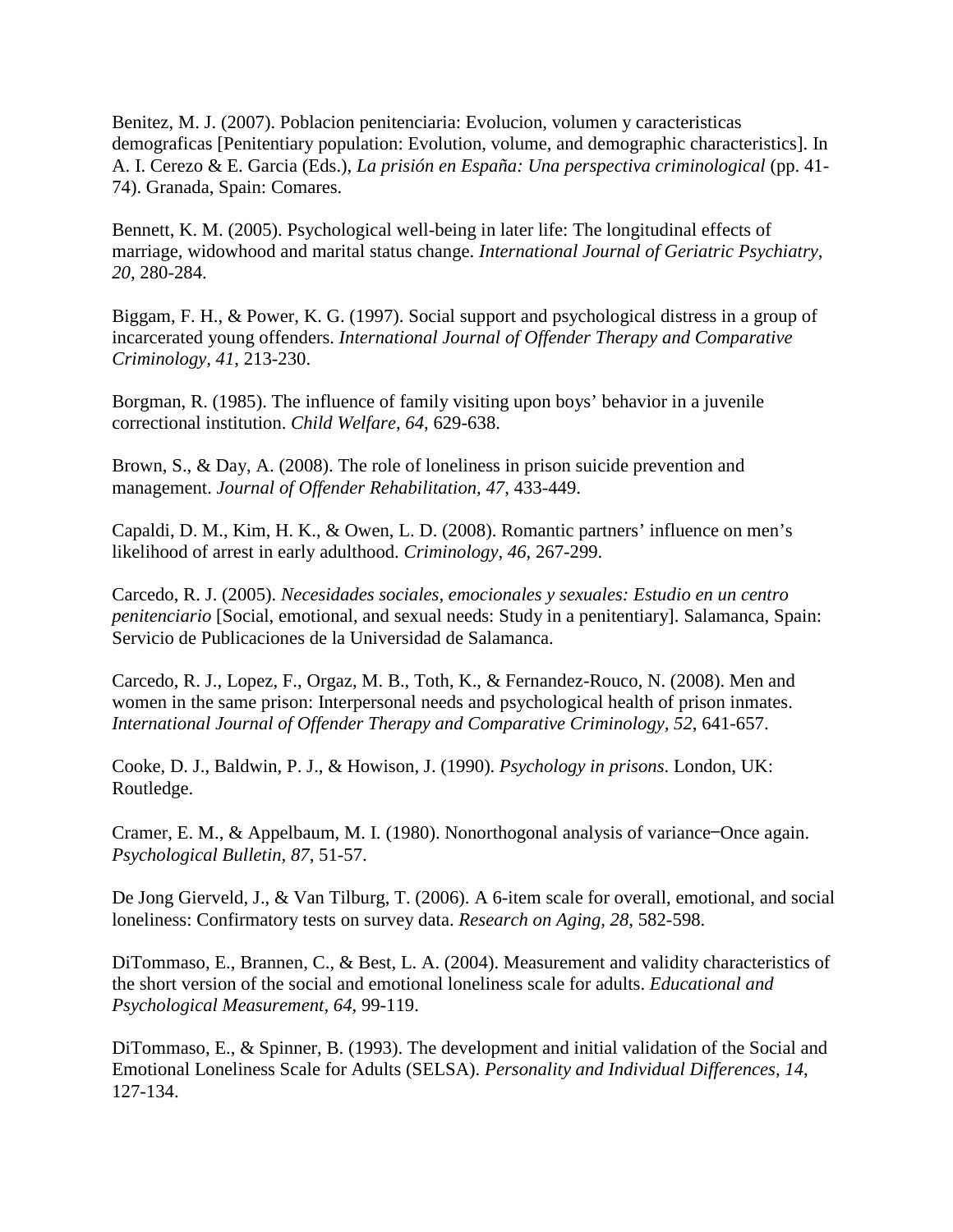Dodge, M., & Pogrebin, M. R. (2001). Collateral costs of imprisonment for women: Complications of reintegration. *The Prison Journal, 81*, 42-54.

Dykstra, P. A., & De Jong Gierveld, J. (2004). Gender and marital-history differences in emotional and social loneliness among Dutch older adults. *Canadian Journal on Aging, 23*, 141- 155.

Fishman, L. T. (1988). Prisoners and their wives: Marital and domestic effects of telephone contacts and home visits. *International Journal of Offender Therapy and Comparative Criminology, 32*, 55-66.

Fuller, L. G. (1993). Visitors to women's prisons in California: An exploratory study. *Federal Probation, 57*(4), 41-47.

Gallagher, E. M. (1990). Emotional, social, and physical health characteristics of older men in prison. *International Journal of Aging and Human Development, 31*, 251-265.

Goodman, L. A. (1961). Snowball sampling. *Annals of Mathematical Statistics, 32*, 148-170. Gordon, J., & McConnell, E. H. (1999). Are conjugal and familial visitations effective rehabilitative concepts? *The Prison Journal, 79*, 119-135.

Green, L. R., Richardson, D. S., Lago, T., & Schatten-Jones, E. C. (2001). Network correlates of social and emotional loneliness in young and older adults. *Personality and Social Psychology Bulletin, 27*, 281-288.

Guilford, J. P. (1956). *Fundamental statistics in psychology and education*. New York, NY: McGraw-Hill.

Hensley, C., Rutland, S., & Gray-Ray, P. (2002). Conjugal visitation programs: The logical conclusion. In C. Hensley (Ed.), *Prison sex: Practice and policy* (pp. 143-156). Londres: Lynne Rienner.

International Center for Prison Studies. (2008). *International profile of women's prisons*. London, UK: International Center for Prison Studies.

Ireland, J. L., & Qualter, P. (2008). Bullying and social and emotional loneliness in a sample of adult male prisoners. *International Journal of Law and Psychiatry, 31*, 19-29.

James, D. J., & Glaze, L. E. (2006). Mental health problems of prison and jail inmates [Electronic version]. *Bureau of Justice Statistics*, 1-12. Retrieved from http://www.ojp.usdoj.gov/ bjs/pub/pdf/mhppji.pdf

Jiang, S., & Winfree, L. T., Jr. (2006). Social support, gender, and inmate adjustment to prison life: Insights from a national sample. *The Prison Journal, 86*, 32-55.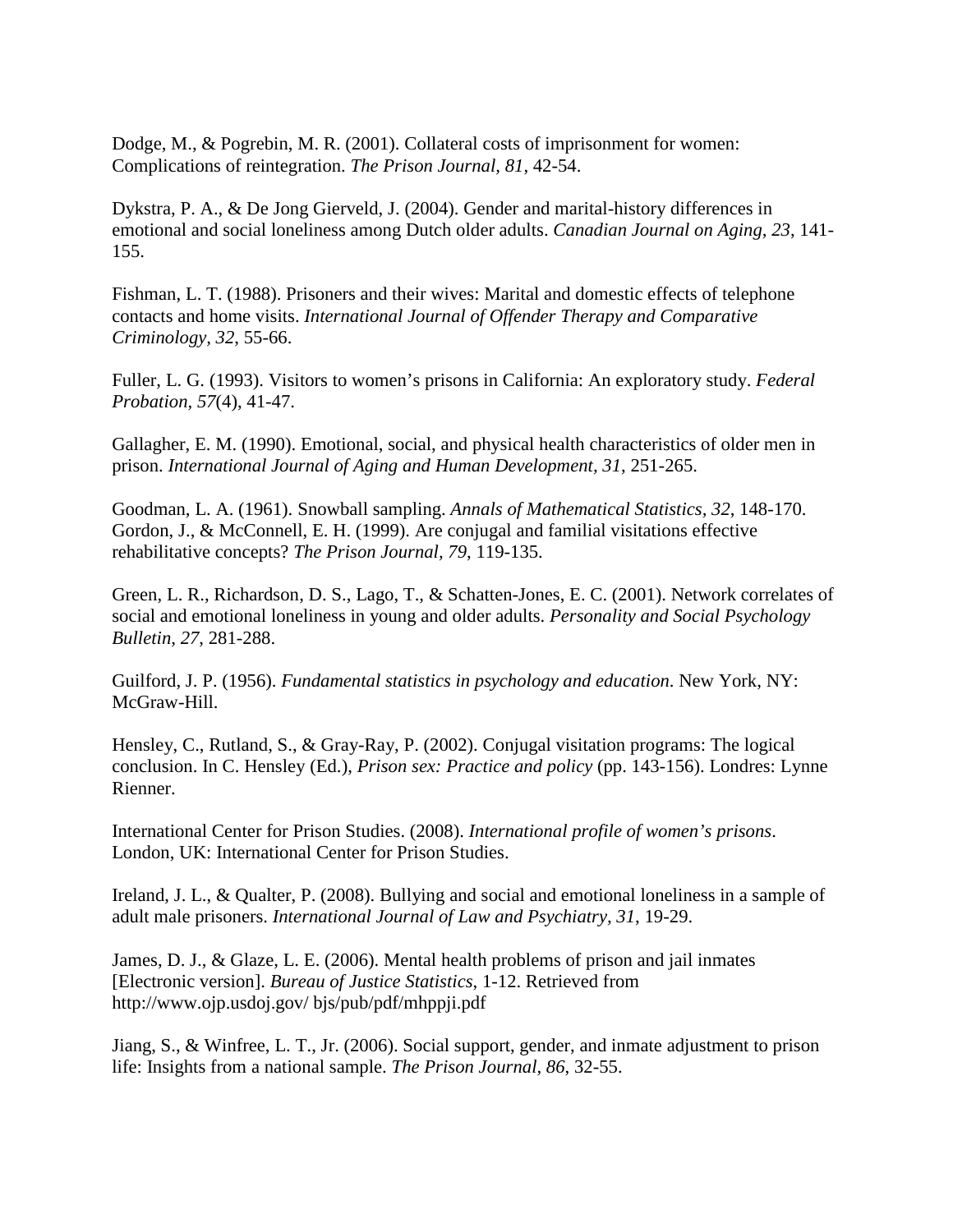Koscheski, M., Hensley, C., Wright, J., & Tewksbury, R. (2002). Consensual sexual behavior. In C. Hensley (Ed.), *Prison sex: Practice and policy* (pp. 111-131). London, UK: Lynne Rienner.

Levenson, L. (1983). Sexual attitudes of males in a protected environment. *Journal of the American Society of Psychosomatic Dentistry and Medicine, 30*, 135-136.

Lindquist, C. H. (2000). Social integration and mental well-being among jail inmates. *Sociological Forum, 15*, 431-455.

Lindquist, C. H., & Lindquist, C. A. (1997). Gender differences in distress: Mental health consequences of environmental stress among jail inmates. *Behavioral Sciences & the Law, 15*, 503-523.

Lopez, F. (1997). Afecto y sexualidad [Affection and sexuality]. In J. Gomez-Zapiain (Ed.), *Avances en sexología* (pp. 23-62). Bilbao: Servicio Editorial de la Universidad del Pais Vasco.

Lopez, F. (2008). *Necesidades en la infancia y en la adolescencia: Respuesta familiar, escolar y*  social [Needs in childhood and adolescence: Family, school, and social response]. Madrid, Spain: Piramide.

Loving, T. J., Heffner, K. L., & Kiecolt-Glaser, J. K. (2006). Physiology and interpersonal relationships. In A. L. Vangelisti & D. Perlman (Eds.), *The Cambridge handbook of personal relationships* (pp. 385-405). Cambridge, UK: Cambridge University Press.

Lucas, R. (1998). *Versión española del WHOQOL* [Spanish version of the WHOQOL]. Madrid, Spain: Ergon.

Maeve, M. K. (1999). The social construction of love and sexuality in a woman's prison. *Advances in Nursing Science, 21*(3), 46-65.

Marsh, R. L. (1983). Services for families: A model project to provide services for families of prisoners. *International Journal of Offender Therapy and Comparative Criminology, 27*, 156- 162.

Maxwell, S. E., & Delaney, H. D. (1990). *Designing experiments and analyzing data: A model comparison perspective*. Belmont, CA: Wadsworth/Thomson Learning.

Mehta, C., & Patel, N. (2002). *StatXact 5: Statistical software for exact nonparametric inference; User Manual Volume 1*. Cambridge, MA: Cytel Software Corporation.

Motiuk, L. L. (1995). Using familial factors to assess offender risk and need. *Forum on Corrections Research, 7*(2), 19-22.

Ojanlatva, A., Helenius, H., Rautava, P., Ahvenainen, J., & Koskenvuo, M. (2003). Importance of and satisfaction with sex life in a large Finnish population. *Sex Roles, 48*, 543-553.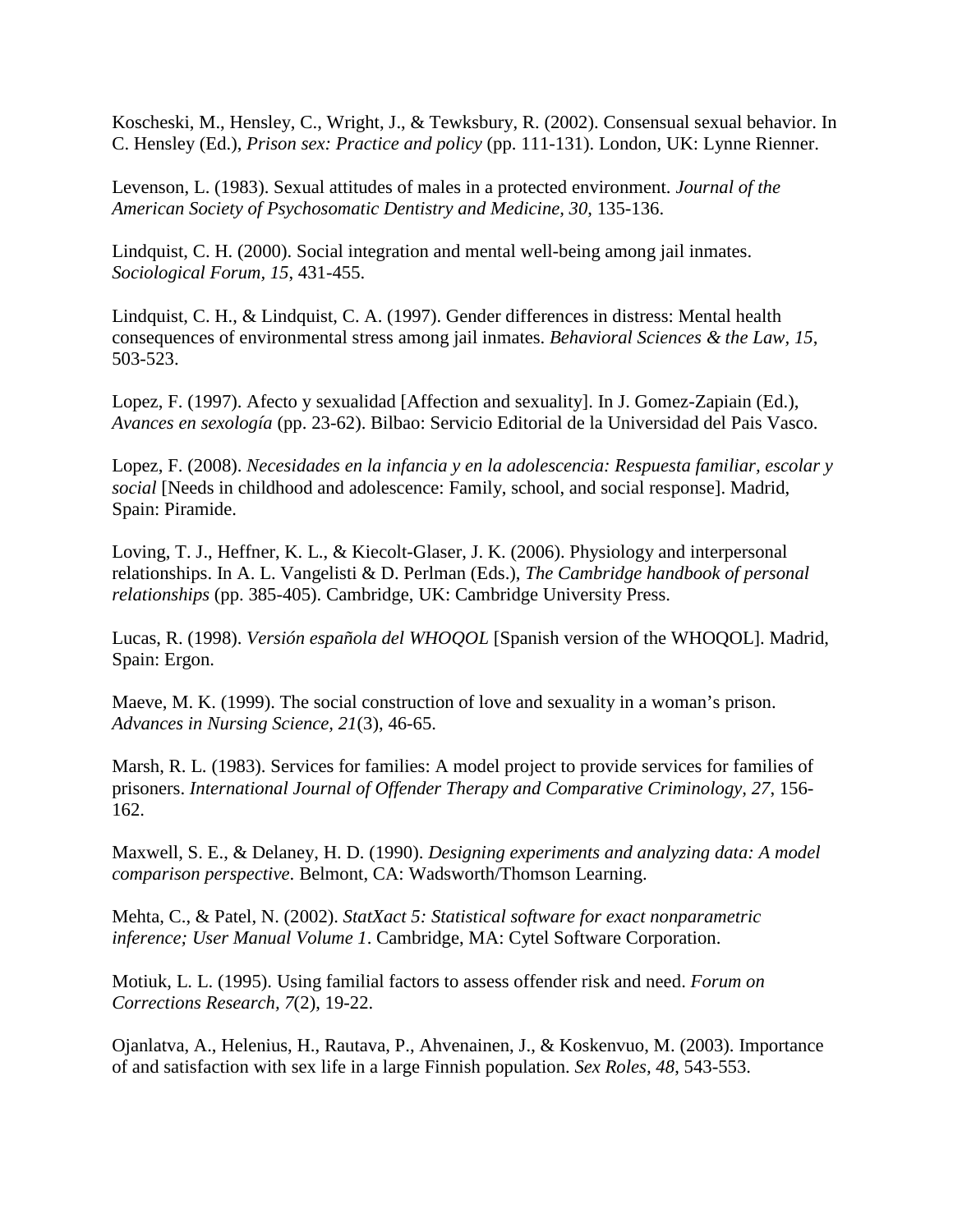Pedersen, W. W. P., & Blekesaune, M. M. B. (2003). Sexual satisfaction in young adulthood. *Acta Sociologica, 46*, 179-193.

Perlman, D., & Peplau, L. A. (1981). Toward a social psychology of loneliness. In S. Duck & R. Gilmour (Eds.), *Personal relationships 3: Personal relationships in disorder* (pp. 31-55). London, UK: Academic Press.

Quaker Council for European Affairs. (2007). *Women in prison: A Review of the conditions in member states of the Council of Europe*. Brussels, Belgium: Quaker Council for European Affairs.

Rook, P. R., & Pietromonaco, K. S. (1987). Close relationships: Ties that heal or ties that bind? In W. H. Jones & D. Perlman (Eds.), *Advances in personal relationships* (Vol. 1, pp. 1-35). Greenwich, CT: JAI.

Ryan, R. M., & Deci, E. L. (2000). Self-determination theory and the facilitation of intrinsic motivation, social development, and well-being. *American Psychologist, 55*, 68-78.

Sampson, R. J., & Laub, J. H. (2005). A life-course view of the development of crime. *Annals of the American Academy of Political and Social Science, 602*, 12-45.

Schafer, N. E. (1994). Exploring the link between visits and parole success: A survey of prison visitors. *International Journal of Offender Therapy and Comparative Criminology, 38*, 17-32.

Secord, P. F. (1983). Imbalanced sex ratios: The social consequences. *Personality and Social Psychology Bulletin, 9*, 525-543.

Snell, W. E. (1995). The Multidimensional Self-Concept Questionnaire. In C. M. Davis, W. L. Yarber, R. Bauserman, G. E. Schreer, & S. L. Davis (Eds.), *Handbook of sexuality related measures* (pp. 521-524). London, UK: Sage.

Soons, J. P. M., & Liefbroer, A. C. (2008). Together is better? Effects of relationship status and resources on young adults' well-being. *Journal of Social and Personal Relationships, 25*,603- 624.

Stack, S. (1998). Marriage, family and loneliness: A cross-national study. *Sociological Perspectives, 41*, 415-432.

Sum, S., Mathews, R. M., Hughes, I., & Campbell, A. (2008). Internet use and loneliness in older adults. *CyberPsychology & Behavior, 11*, 208-211.

Sykes, G. M. (1958). *The society of captives: A study of a maximum security prison*. Princeton, NJ: Princeton University Press.